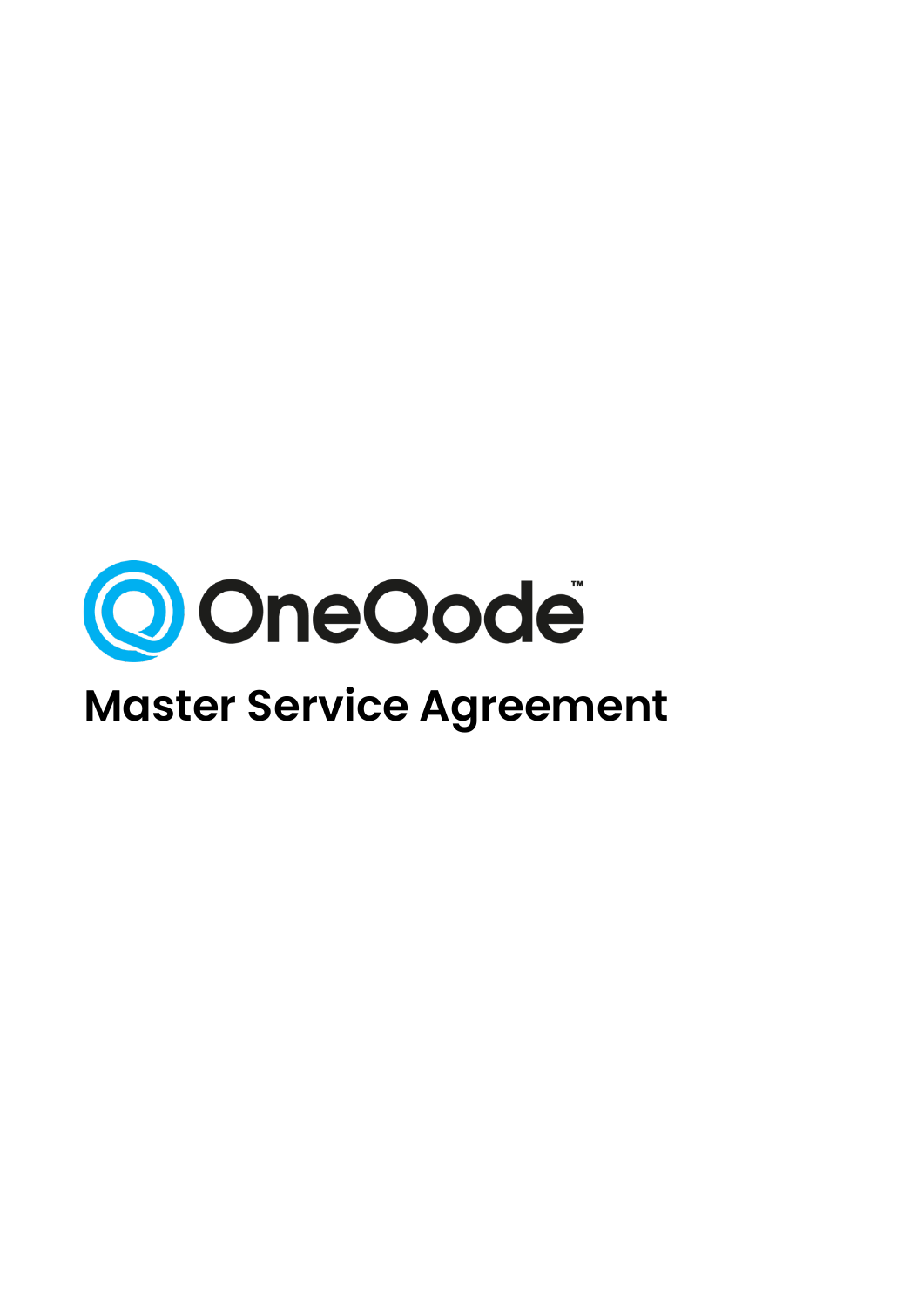

# **Background**

- A. OneQode provides communications-related services to businesses. This is delivered through services provided directly from us, our related bodies corporate and third parties.
- B. You wish to engage us to provide certain services on the terms and conditions contained in this MSA, any Schedules and Additional Documents.

**Note: Any capitalised terms you see which aren't defined in the text itself are defined in the Definitions at the end. Any 'tooltips' (the tips marked in blue - like this one) are for guidance only and don't form part of the terms of this Agreement.**

# **Operative Provisions**

# **1. Term and Operation of this MSA**

**Summary: You're agreeing to receive services from us and will comply with the terms of this Agreement. Any Services you order will be governed by this MSA.**

# **1.1 Application**

These Terms are binding on you from the earlier of:

- (a) the date on which you sign this MSA (if applicable);
- (b) the date on which you enter into any Additional Document;
- (c) the date you place an Order on any Customer Management Platforms; or
- (d) the date you, having received a copy of this MSA, instruct us to commence any Services or purchase any Product,

and applies to all Services we undertake for you unless expressly excluded by us. Agreement to this MSA includes indicating your consent to it through our Customer Management Platform and you agree to be bound by doing so.

#### <span id="page-1-0"></span>**1.2 Term**

- (a) This MSA will continue to apply to the relationship between the parties and any Services unless terminated under the terms of this MSA, or expressly superseded by another document.
- (b) Other than where terminated by us or you in accordance with this MSA (and any Additional Documents), a Service shall remain in force for its specified Initial Term.
- (c) Following the expiration of an Initial Term for a Service, the Service shall continue under its relevant Additional Document on a month-to-month basis. Unless stated otherwise in the Additional Document, either party may then terminate that Service at any time by giving no less than 30 days Written Notice to the other party.

## **1.3 Continuing Agreement**

- (a) We regularly update, upgrade and change our Services. The terms of this MSA are also regularly updated to keep up with our changing Services and any relevant legislation.
- (b) By using our Service, you are agreeing not only to the terms and conditions of this MSA as they stand, but will, by your continued use of the Service, also be considered by us as consenting to any updates or changes to the terms of our MSA as we publish them,

both within the Portal and online at the Website from time to time.

(c) You warrant to us that you will regularly check the terms of this MSA and ensure that you are satisfied and comply with the terms. Where you're not satisfied and or refuse to comply with said terms, you must notify us immediately and you agree that you may be in default of this MSA if we determine this to be the case in our sole discretion. If we determine you are in default, we may terminate this MSA in accordance with clause 14.3.

# **2. Additional Documents**

**Summary: These are the 'master' terms for all services we provide to you. We may have other supplemental agreements with you and they'll inherit these terms. Usually, most Services will have at least one additional document to go with an Order.**

#### **2.1 Operation of Additional Documents**

- (a) These terms are general terms governing our relationship with you, in relation to any Services we provide to you at your request.
- (b) We may enter into Additional Documents from time to time with you when you place an Order. These will set out the additional terms for a Service including payment details and Initial Term. Each Additional Document is subject to the terms of this MSA.
- (c) You don't have to make any minimum level of purchases under this MSA and we're not obligated to accept any particular Service request you make.
- (d) Each Additional Document constitutes a separate agreement and the expiry or termination of any Additional Document does not automatically affect the validity of this MSA or any other Additional Documents on foot.
- (e) Unless the terms of the Additional Document state otherwise, each Additional Document (and corresponding Service) will continue in force on the same terms beyond the end of the applicable Initial Term, unless either party elects in writing to end the Service at the end of the Initial Term under the provisions of this MSA (or relevant Additional Document).

#### **2.2 Relationship between MSA and Additional Documents**

To the extent that any conflict exists, the various documents comprising this MSA will take precedence in the following order (from highest to lowest priority):

- (a) any variation to this MSA or any Additional Document agreed in writing between the parties (in order of recency); then
- (b) in order of commencement date from the most recent:
	- (i) the appendix or schedule to any Additional Document; and
	- (ii) the terms of any Additional Document; then
- (c) this MSA; then
- (d) any policy or procedure of ours we disclose to you (not forming part of an Additional Document).

#### **2.3 Relationship between the parties**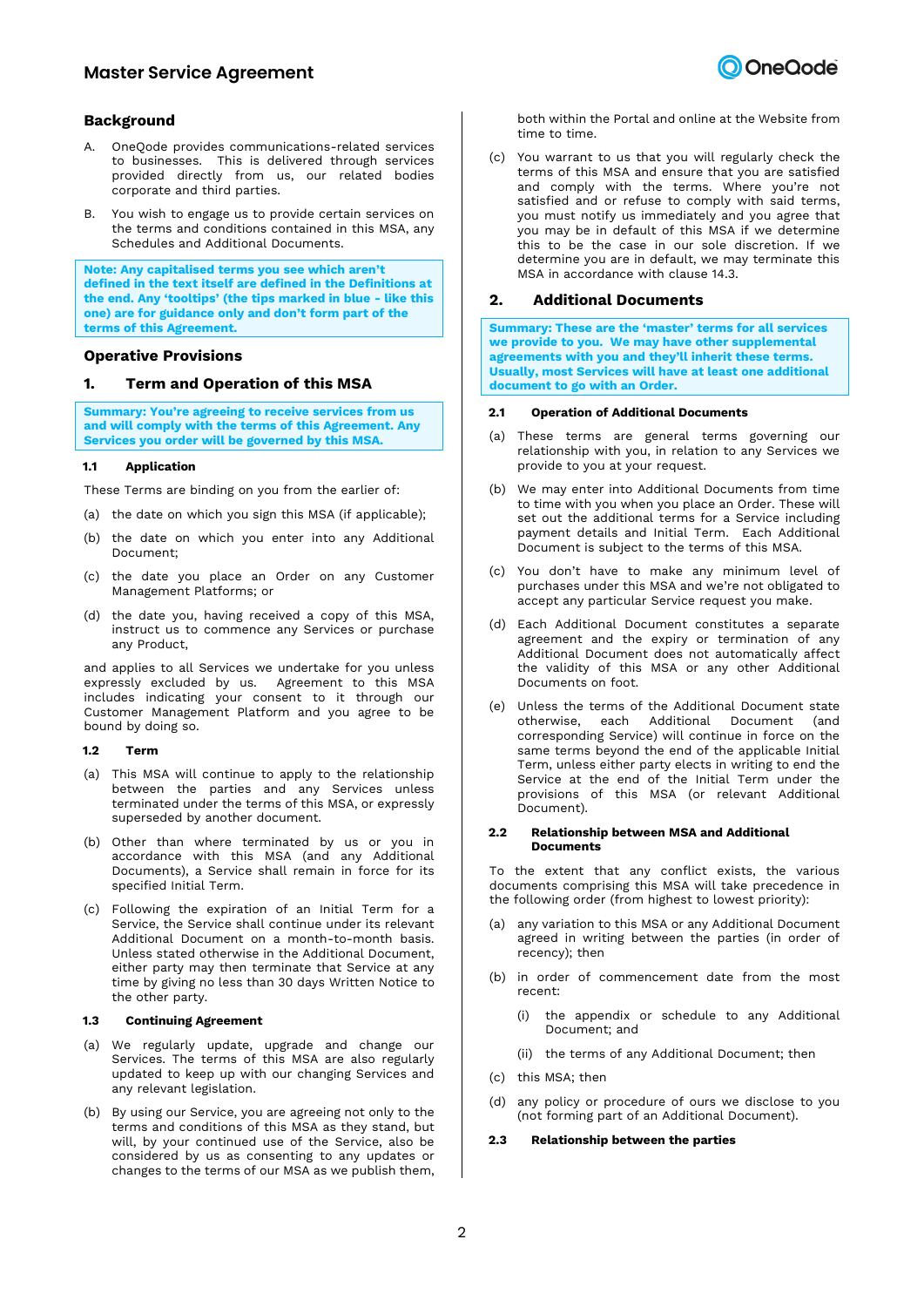- (a) Nothing in this MSA constitutes a partnership or contract of employment. It is the express intention of both parties to deny any such relationship.
- (b) You must not represent to anyone that:
	- (i) we provide preferential pricing or service to you over any other customer or client of ours;
	- (ii) you are approved or endorsed by us, act as our agent, or are affiliated with in any way other than as recipient of the Services; or
	- (iii) any fault, downtime or suspension of the Services is our responsibility, unless we have verified in writing that we caused the issue.

# **3. Services**

**Summary: We'll perform the services to the standards agreed and in accordance with industry best practice. There are some limitations to what we do, and we'll charge for services performed outside scope. Services are ordered either directly with us or through a Customer Management Platform. The terms accompanying these will usually set out all the nitty gritty details specific to that Service.**

#### **3.1 Services**

We will provide the Services as agreed in each Additional Document, subject to this MSA.

#### **3.2 Orders**

- (a) An Order is an Additional Document for the purposes of this MSA.
- (b) Orders may be requested through the Customer Management Platform or provided directly by us to you on request.
- (c) Any Order requested through a Customer Management Platform is subject to our final approval and we may refuse to approve an Order (and provide a Service) even after it has been requested through the Customer Management Platform.

#### **3.3 Hours of operation**

Our personnel are typically available during Business Hours on Business Days. Services requiring personnel involvement will be carried out during these hours unless otherwise contracted or agreed.

#### **3.4 First line support**

Unless we specifically agree to doing so in an Additional Document, we don't provide 'first line' support to your organisation or your customers. All support enquiries should be made by your nominated support representative(s). Where support enquiries do not come through your nominated representative(s), we reserve the right to charge you for our time as an Out-of-Scope Service (although we will usually warn you of this prior to doing so).

#### **3.5 Performance**

- (a) We will use our reasonable commercial endeavours to provide the Services:
	- (i) to the standards and key performance indicators (KPls) specified in any Order or Additional Document;
	- (ii) within the timeframe(s) set out in the relevant Order or Additional Document;
	- (iii) to all relevant Australian standards;



- (iv) in accordance with industry best practice;
- (v) using reasonable endeavours to rectify any faults in the Services for which we are responsible; and
- (vi) taking reasonable steps to investigate and restore Services where affected by causes beyond our control.
- (b) In performing the Services, we will endeavour to:
	- (i) comply with any relevant occupational health and safety policies we set for our performance of the Services;
	- (ii) comply with all relevant laws in-force and currently applicable; and
	- (iii) maintain prudent insurance policies.

#### <span id="page-2-0"></span>**3.6 Service limitations**

We will use our reasonable efforts to provide the Services, however other than as set out in this MSA, to the fullest extent permitted at law:

- (a) we don't warrant or guarantee that:
	- (i) the Services will be uninterrupted or error free;
	- (ii) the Services will be fit for any purpose or compatibility; or
	- (iii) the Services will make you compliant with any particular legislation or standard; and
- (b) we don't take any responsibility for faults, delays, or interruptions to the Services caused by:
	- (i) your misuse or user error;
	- (ii) your software or equipment;
	- (iii) the delays, fault, negligence action, or inaction of any third party or Supplier (or their services, software or equipment);
	- (iv) the delay in anything provided or required to be provided by you; or
	- (v) any Unforeseen Event.

#### **3.7 Provisioning and Installations**

- (a) Where you order a Service with us, we'll advise you of a delivery date by which we plan to provision or install the Service.
- (b) We'll use our reasonable efforts to provision that Service by the delivery date, however you acknowledge that:
	- (i) any delivery date we provide is an estimate only; and
	- (ii) we're not liable or responsible to you for any failure to provision or install a Service by a scheduled delivery date.

#### **3.8 Practical Completion**

- (a) Upon completion of the provisioning/installation, we'll provide you with confirmation that work is completed on our end (**Practical Completion Notice** or **PCN**). Following the issuance of a PCN:
	- (i) we'll request that you test the service and ensure it is functional;
	- (ii) we'll usually provide functionality within the Customer Management Platform to give us feedback; and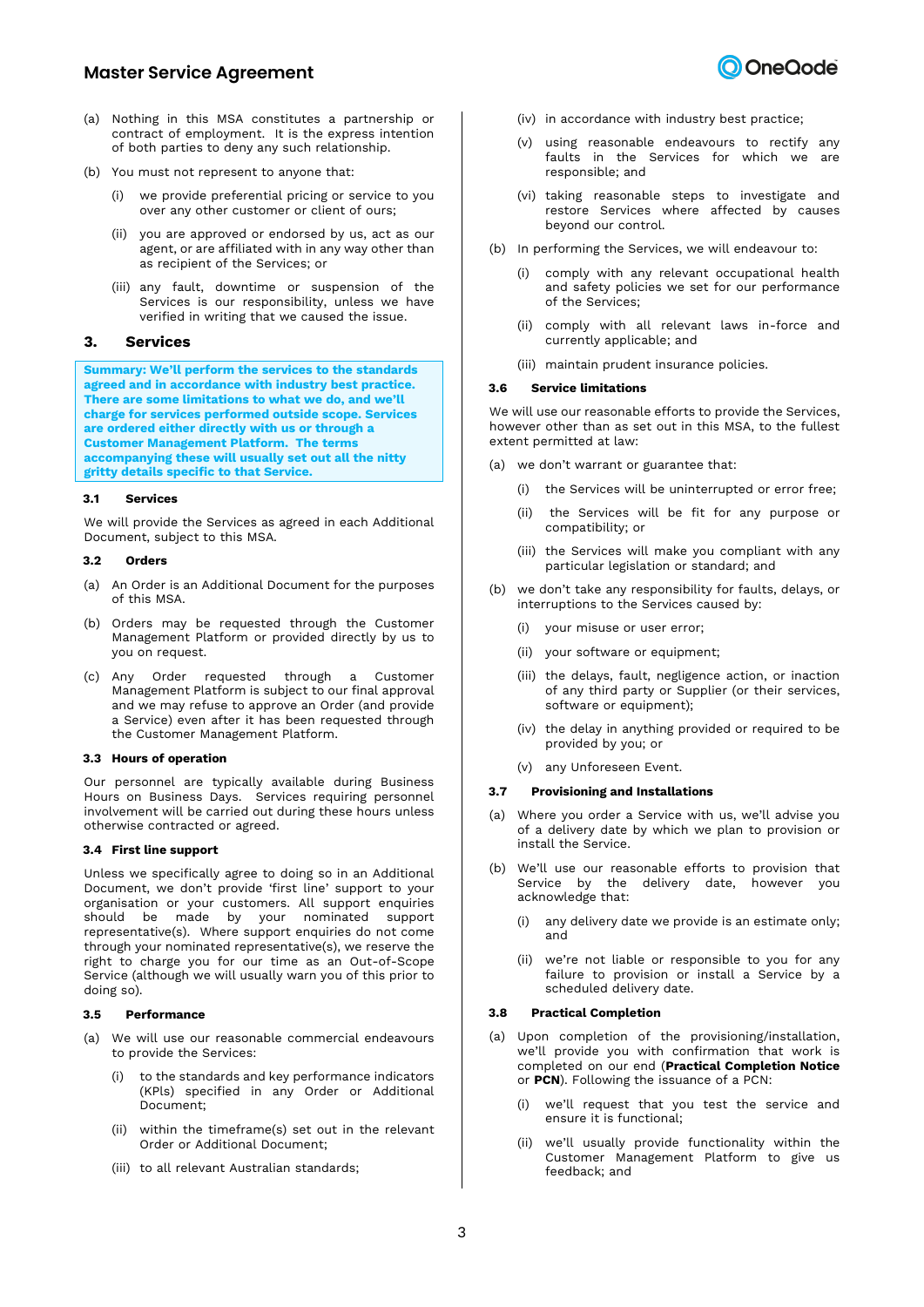

- (iii) we'll give you a timeframe by which, if we don't hear anything, we may commence billing.
- (b) Typically, we will not begin invoicing you for a service unless you've indicated that the Service is functional after issuance of a PCN. However, you acknowledge and agree that we may begin invoicing if:
	- (i) you do not indicate that the Service is functional within 10 Business Days but:
		- (A) your Service is demonstrably functional;
		- (B) you commence using the Services within your business; or
		- (C) you make no effort to test the Service or provide feedback;
	- (ii) your issues with the Service do not relate to any lack of functionality or deficiency under this MSA and/or the relevant Additional Document and at least 10 Business Days have passed; or
	- (iii) we otherwise consider that your Service is wholly compliant with the scope of the Order and at least 10 Business Days have passed.

#### <span id="page-3-1"></span>**3.9 Out-of-Scope Services**

- (a) We may at our discretion, upon request by you, provide Out-of-Scope Services.
- (b) The same standards, warranties, inspection rights and indemnities apply to Out-of-Scope Services as apply to the Services.
- (c) We will charge the Out-of-Scope Fee for any Out-of-Scope Services we provide, and may vary them at any time. Where we vary them, we'll notify you.
- (d) Out-of-Scope Services usually only occur where they are specifically requested outside of the usual Order process. We will confirm with you prior to providing any Out-of-Scope Services.
- (e) We may, at our discretion, provide Out-of-Scope Services to you without an Additional Document. Where we do this (and have confirmed your consent beforehand) we shall be entitled to charge Out-of-Scope Fees for any time and material expended on providing those Out-of-Scope Services.
- (f) We may elect to provide Out-of-Scope Services to you free of charge, but this will be confined to that particular instance and won't apply to any other Outof-Scope Services. For clarity, our failure to charge you (or charge a reduced rate) for any part of Outof-Scope Services will not create an expectation or entitlement to receiving any future Services (including Out-of-Scope Services) free of charge or at a reduced rate.

# **3.10 Changes to Services or Equipment**

Technology and business environments are constantly evolving and we may make adjustments to the Services to ensure we deliver Services which stay relevant and commercially current. We'll give you reasonable notice of any changes we consider are substantial and ensure that any altered services are at least the same standards as the original.

# **3.11 Right to sub-contract**

We may appoint third parties, contractors or agents to provide all or part of the Services; and such entities are bound by the same obligations as us. It's our responsibility to make sure those entities comply with this MSA.

#### **3.12 Identifying data**

We reserve the right to:

- (a) attach labels or index your data within our databases; and
- (b) remotely measure your usage of the Services to ensure billing accuracy and technical efficiency.

#### **3.13 Charges from Suppliers**

- (a) Where Services you order from us require or include services from a Supplier, additional charges may apply which were not contemplated or agreed to in an Additional Document (**Additional Supplier Charges**).
- (b) Additional Supplier Charges will, where possible, be provided to you for approval prior to them being incurred and where a Service is dependent on that approval, we'll delay provisioning of the Service pending your approval. You acknowledge however that some Additional Supplier Charges may be incurred unknowingly or without the opportunity to approve them.
- (c) Where Additional Supplier Charges are incurred, these will be billed to you upon delivery of the relevant service by the Supplier. You warrant that you will pay any Additional Supplier Charges required in relation to the Services we provide from time to time.
- (d) Where you don't approve the Additional Supplier Charges, we may terminate the Services in question under clause [14.3.](#page-14-0)

#### **3.14 Third Party Terms**

- (a) Third party software and services provided or utilised in conjunction with the Services may be subject to Third Party Terms.
- (b) Where possible, we'll provide you directly with relevant Third Party Terms. In other cases, we may pass them on in our agreements. Some terms may be located directly in software. It's a condition of our provision of Services that you agree (and continue to agree) with any relevant Third Party Terms which are provided or alluded to.
- (c) Where you believe you have a basis for a claim in relation to third-party services or software, your sole and exclusive remedy is to pursue that third-party for resolution in line with the relevant Third Party Terms.
- (d) You agree that you won't pursue, bring a Claim or otherwise involve us in a Claim which relates to third-party Services or Software, except where our acts or omissions have indisputably contributed to that Claim under this MSA.

# **4. Your Rights and Obligations**

**Summary: You also have a responsibility to do the right thing by us. This includes giving us clear instructions, protecting your systems, taking responsibility for things which are under your control and making sure that you're interacting safely with Our Network.**

#### <span id="page-3-0"></span>**4.1 Instructions, Equipment and materials**

In order for us to deliver the Services to you in an efficient and timely manner, you must:

(a) supply any requested Client Materials in a timely manner;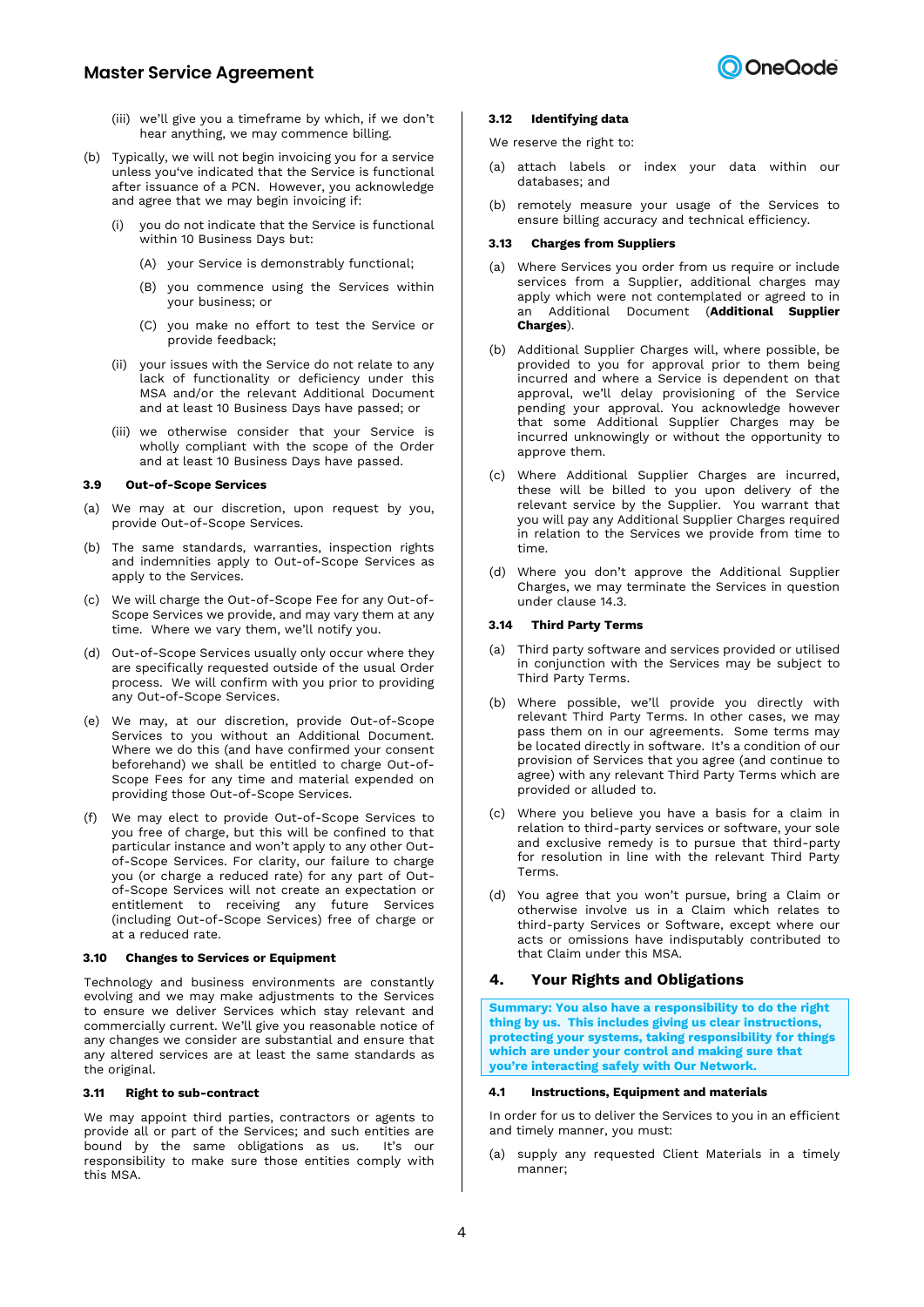

- (b) supply clear instructions regarding the scope and specifications of the Services, and respond to any questions about the scope and specifications of the Services promptly and clearly;
- (c) give us all information and assistance that we reasonably require to meet our obligations under this MSA and supply the Services, including for feasibility studies and service qualifications, as well as that which is required for our compliance with relevant laws;
- (d) respond in a timely manner if we bring an issue to your attention in relation to your software, equipment, data or network that affects the Services;
- (e) notify us if you make any changes to your software, network or data which are likely to affect the Services; and
- (f) take reasonable measures to prevent any unauthorised person from accessing the Services.

#### <span id="page-4-1"></span>**4.2 Warranties**

- (a) You warrant and undertake that:
	- (i) you and your representatives have all necessary licences and legal right(s) to permit and authorise us to provide the Services;
	- (ii) providing the Services in accordance with your directions will not contravene applicable laws and regulations; and
	- (iii) you and all of your employees and contractors maintain prudent and comprehensive insurance policies.
- (b) We may ask for assurances of these warranties (including copies of any licences or insurance policies under clause [4.1\)](#page-3-0). If you can't provide them, we may stop providing the Services and serve you with a Notice of Default.

#### **4.3 Access Authority**

Where you provide access to your premises or any other location under your control (for example, a server rack in a third party data centre) as part of the services, you must provide a safe working environment in compliance with all occupational health and safety laws.

#### **4.4 Nominated representative**

You agree (if we request) to nominate a key representative who has the authority to make decisions and give us instructions on your behalf.

#### <span id="page-4-2"></span>**4.5 Customer responsibilities**

- (a) You must:
	- (i) provide us with anything we reasonably request for the installation and provision of any Services;
	- (ii) ensure that, where you install or connect any cabling which interacts with Our Network:
		- (A) that all cabling has been installed by a qualified and licenced cabling service provider and/or installer; and
		- (B) that the cabling meets the minimum requirements required by ACMA;
	- (iii) obtain all required permissions, consents, licences and approvals for us to conduct any installation in relation to the Services and assist us wherever necessary for us to do the same.
- (b) Unless expressly stated in this MSA or an Additional Document, you are responsible for, and expressly agree that we are not responsible for:
	- issues or damage to any goods or products that you purchase from a third party and request that we install, maintain or service;
	- (ii) providing any backup, disaster recovery and business continuity practices which are outside the scope of the agreed Services;
	- (iii) any performance outcomes from your use of the Services;
	- (iv) your failure to ensure suitability of any Product or Service purchased from us;
	- (v) any issues or defects arising in relation to your data, business processes, software, equipment or network;
	- (vi) your reliance on the Services without any backups, redundancy or alternative solutions in the event of an emergency; and
	- (vii) any third party software or services, including any that integrate with the Services, unless that functionality forms part of the Service itself.

## <span id="page-4-0"></span>**4.6 Use of the Network**

You must ensure that:

- (a) your employees, End Users, contractors and agents use Our Network and any Products or Software in accordance with this MSA and any other applicable terms (such as Additional Documents and Third Party Terms);
- (b) everything connected to Our Network by or on your behalf:
	- (i) is technically compatible with Our Network;
	- (ii) complies with generally accepted industry standards, requirements and codes; and
	- (iii) complies with all reasonable procedures, standards and other requirements notified by us from time to time;
- (c) you do not use Our Network, Services and Products, connect anything to Our Network or do anything at our sites or facilities in a way that:
	- (i) endangers the health or safety of any person or negatively impacts the normal operation of any network or system over which we supply Services;
	- (ii) damages or interferes with any site, facility or telecommunications equipment which we own, operate or use under licence (including sites of third parties);
	- (iii) interrupts or degrades the normal operation of Our Network, Services or any Services or Products supplied by us to another customer or to us by another third party;
- (d) in using Our Network, Services and Products, you comply with:
	- (i) our policies and procedures; and
	- (ii) anything within this agreement which is a restriction on your use of same;
- (e) you allow for us, our suppliers and contractors to have safe and timely access to your sites and the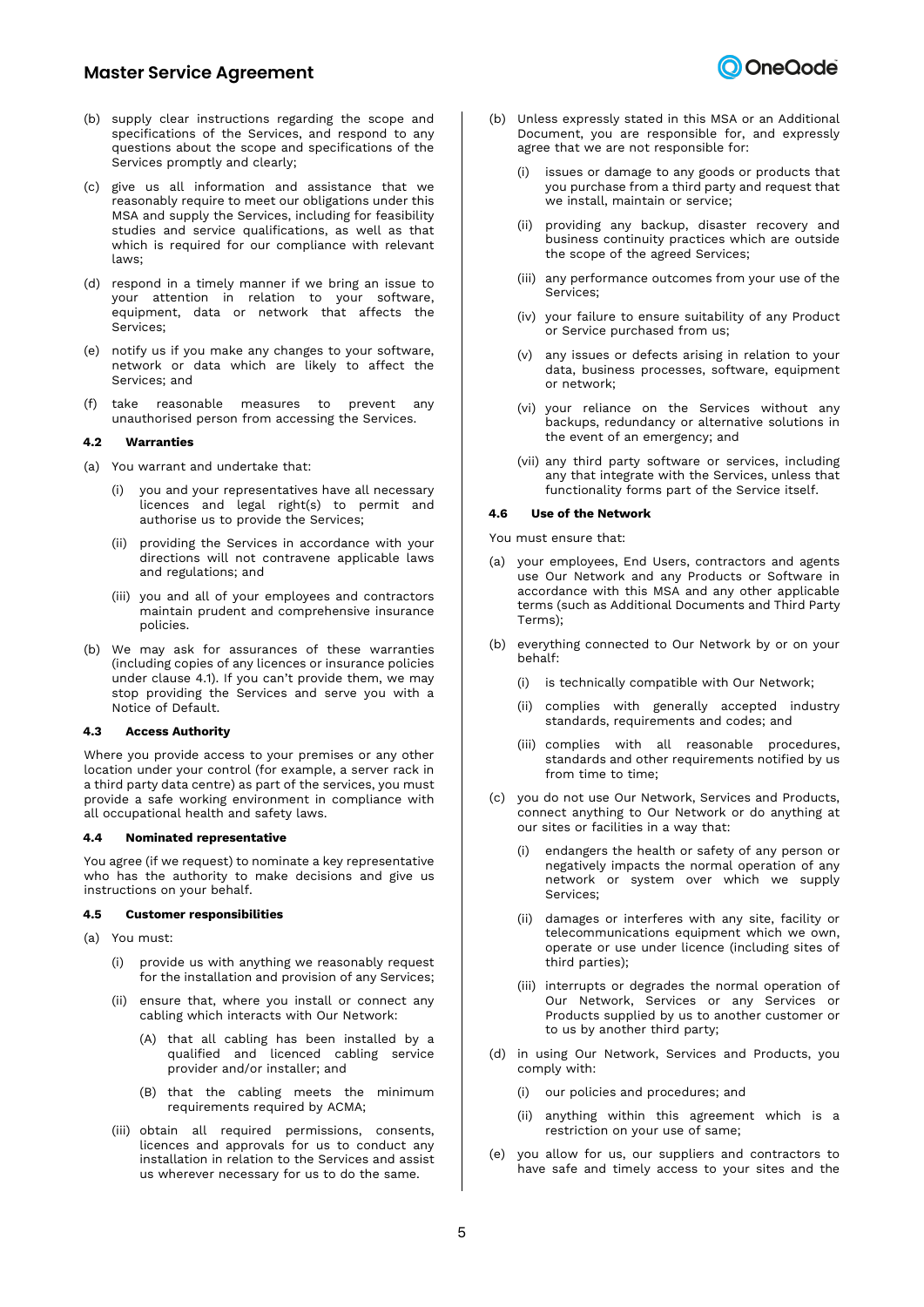

sites of your resellers or end users, where it is necessary for us to:

- (i) ensure that the supply of the Services continues without any issues;
- (ii) maintain the integrity or optimal performance of Our Network;
- (iii) install, maintain, repair, enhance, remove or otherwise perform work with any equipment relating to Our Network or the Services;
- (f) you provide any and all assistance and information we reasonably require (including following our reasonable directions) to allow us to confirm whether you've complied (and will continue to comply) with this clause [4.6;](#page-4-0)
- (g) you're taking all reasonable measures to ensure that your End Users comply with the obligations in this clause [4.6](#page-4-0) as if any reference to 'you' is a reference to those End Users; and
- (h) you implement policies, procedures, monitoring software and training to maximise the chance of compliance with this clause [4.6.](#page-4-0)

#### **4.7 Resellers**

- (a) You must do everything reasonable to ensure that your Resellers comply with all of your obligations in this MSA which relate to:
	- (i) the marketing, branding and use of our name and Intellectual Property (including any of our Related Bodies Corporate);
	- (ii) use of Customer Management Platform;
	- (iii) the use and supply of the Services; and
	- (iv) any activities which relate to that use or supply (including those in clause [4.6\)](#page-4-0);

as if the references to 'you' in this MSA and any Additional Documents were references to your Resellers.

(b) You are liable and indemnify us fully for any noncompliance by your Resellers with their obligations under this MSA.

#### **4.8 Restrictions**

You agree that you won't:

- (a) interfere or attempt to interfere with the proper working of the Services, Our Network, the Customer Management Platform or any Software we use or any activities conducted using the Services;
- (b) bypass, circumvent or attempt to bypass or circumvent any measures we may use to prevent or restrict access to Services or Software (or other accounts, computer systems or networks connected to our software or services);
- (c) access all or any part of the Services and use knowledge gained by that access to build a Service which competes with us or the maker of that Product;
- (d) attempt to obtain, or assist third parties in obtaining, access to the Services, Customer Management Platform or Software other than as provided under this agreement; or
- (e) otherwise take any action in violation of any guidelines, policies or supplemental documentation

which are applicable to the Services, Customer Management Platform or Software from time to time;

without our separate, express written permission.

#### <span id="page-5-0"></span>**4.9 Connected Networks**

If Your Network is connected to Our Network and one of us:

- (a) intends to implement an outage in, or a change to, that network; or
- (b) becomes aware of a fault or other event relating to that network;

that could have a detrimental impact on the other network, that party must:

- (c) give prior notice (where possible) to the other party;
- (d) inform the other party as soon as possible in the circumstances (where prior notice was not possible);
- (e) take all reasonable steps to minimise all impacts to the other party; and
- (f) keep the other party informed of the status of the event and the steps being taken in relation to same.

This clause [4.9](#page-5-0) won't affect our rights to make any changes to Our Network which are permitted by this MSA or an Additional Document.

#### **4.10 Data**

Unless we're providing Services which expressly give us responsibility, you'll be responsible for the preservation of your data (and the data of your customers) on digital mediums.

#### **4.11 Customer Management Platform**

- (a) We may provide you with access to our Customer Management Platform(s) to facilitate the ordering of Services, access to Our Network, management of your relationship with us and to perform other functions (like payment).
- (b) Where we provide you with credentials and/or other ways of authenticating yourself (and your employees/End Users) on a Customer Management Platform, anyone who obtains those credentials and uses the Customer Management Platform will be considered your authorised representative until you notify us otherwise.
- (c) You acknowledge that we have no method to ascertain whether a user with access to your credentials is authorised by you or not, and that the responsibility for account security is ultimately yours. You release us from all Liability in this regard.
- (d) When using a Customer Management Platform, you must comply with any and all terms which are published by us in relation to that platform or are otherwise provided to you. We may suspend or withdraw access if you don't comply.
- (e) We make no guarantees that any Customer Management Platform or any other systems we use will be fault free, secure, always available or provide accurate information. You acknowledge and agree that you don't have any expectations in relation to same.

#### **4.12 Legislation Specific Obligations**

(a) You acknowledge that we may be required by certain government and/or law enforcement agencies: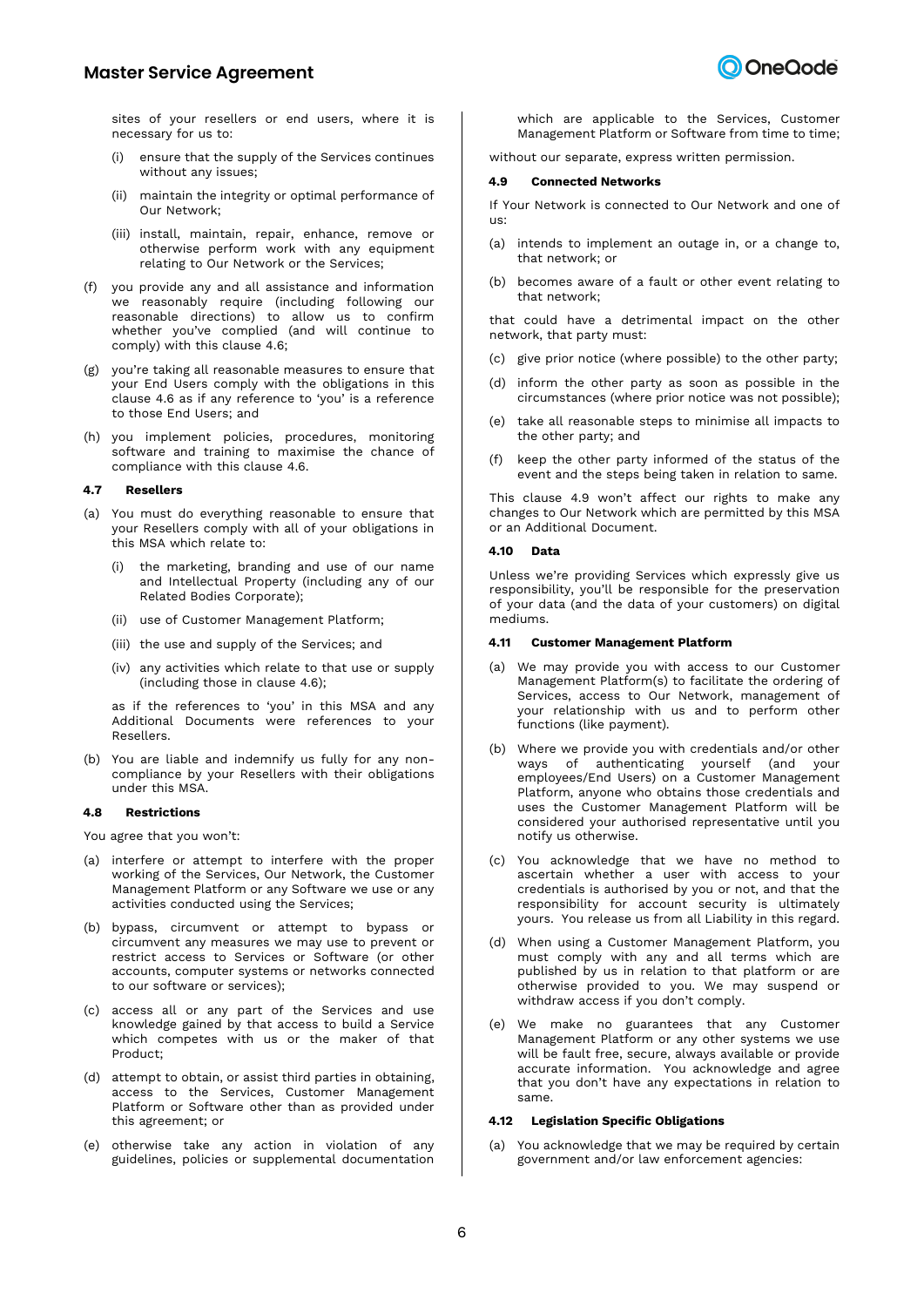

- (i) to intercept communications over or using the Services as required by legislation and/or as directed; and
- (ii) to monitor communications, usage and other aspects of the Services;

and you release us from any and all consequences, Liability and responsibility for same.

- (b) Our Network integrity is paramount and we take it seriously. While we endeavour to cooperate with all Government Agencies, some new government powers have the potential to disrupt or hinder Our Network if they're exercised without our knowledge. Where you're served with a Technical Assistance Request, Technical Assistance Notice or Technical Capability Notice under the Telecommunications Act, a Computer Access Warrant under the *Surveillance Devices Act 2004* (Cth) or any other instrument which would compel you to access, or provide access to, Our Network or our Services on behalf of any third party (including government entities) without our knowledge or input, you agree to take all actions available to you to dispute such a notice or instrument, or at a minimum, the portion of that notice or instrument which relates to Our Network or Services. Any dispute shall include a submission that, where the notice or warrant relates to Our Network, our Services and/or systems, that notice should instead be served on us.
- <span id="page-6-0"></span>(c) The Telecommunications Act prohibits us from providing certain services using Our Network to small businesses with less than 15 employees. There are exceptions under the legislation - particularly that we can provide services if you're a business with more than 14 employees, a carrier or a carriage service provider. By ordering Services from us, you warrant and represent that you either:
	- (i) have more than 14 employees; or
	- (ii) you're a carrier or carriage services provider as defined in the Telecommunications Act.

You indemnify us and our related bodies corporate for any breach of this clause [4.12\(c\)](#page-6-0) and recognise that this is a continuing obligation on you. Where you do, at any time, fail to comply with this clause [4.12\(c\),](#page-6-0)  you shall notify us immediately and we may either enter into an arrangement to transfer your Services, terminate the Service or make other arrangements with you.

# <span id="page-6-2"></span>**5. Payment**

**Summary: You need to pay us any agreed fees for all the various work we do for you. You can't have more than our set Debt Limit outstanding with us and if you don't pay us, we can take action to get that money from you.**

#### **5.1 Payments**

- (a) Payments are to be made as specified under this MSA and each Additional Document.
- (b) Typically, information on Fees for the Services will provided either within the Customer Management Platform or directly from us. Payment for any initial setup Fees will usually be requested and paid as part of the initial payment process.
- (c) In addition to any Fees specified in this MSA and each Additional Document, we'll issue invoices for the following fees (where applicable):
	- (i) setup fees (if any);
- (ii) the price of any Product ordered, to be paid in the amount and frequency specified on the Order;
- (iii) any fees for Out-of-Scope Services requested and performed under clause [3.9,](#page-3-1) payable fortnightly in arrears or otherwise as agreed;
- (iv) for Services that attract a surcharge, such as after hours services or onsite visits (other than planned visits included with a Service);
- (v) any pre-approved expenses for travel time at current daily rates if we are required to travel to a site more than 15 km from our offices; and
- (vi) any pre-approved expenses if we are required to travel to a site more than 100 km from our offices, including travel time at current daily rates, and all travel expenses including flights, accommodation and meals (excluding alcohol).
- (d) Unless provided for to the contrary, Fees for the Services will be billed monthly in advance on or about the first day of each calendar month.

## **5.2 Further payment provisions**

- (a) Unless otherwise stated, each tax invoice:
	- (i) is payable within 14 days from the date of the tax invoice;
	- (ii) where you are on a Credit Account, payable on the terms agreed in a Credit Agreement; and
	- (iii) will be sent via email and/or our Customer Management Platform.
- (b) You're responsible for and must reimburse us for any transaction, processing, dishonour or charge-back fees issued by a financial institution or payment gateway in the course of making payment.
- (c) All fees are in Australian dollars, exclusive of GST unless otherwise stated. If any GST is imposed on a supply under this MSA, you must pay the GST amount with and in addition to the Fees. We will itemise any applicable GST on each tax invoice.
- (d) Some Services may be billed in other currencies, including US Dollars. Where this is the case, we'll advise you.
- (e) Where there is a Debt Limit in place in relation to your account, you must not have a total of more than the Debt Limit outstanding with us at any one time. In the event that you exceed this amount and do not pay at least 50% of the Debt Limit within seven (7) days, we reserve the right to cease all Services without further notice to you and take any further action necessary to recover the debt. This clause does not apply for funds validly attributed to a Credit Account.
- (f) We reserve the right to vary any Fees where our the cost of supplying a Services (whether direct or indirect) increases due to any additional legislative, regulatory or other costs, penalties, imposts or taxes imposed by any governmental or regulatory body.
- <span id="page-6-1"></span>(g) Where you fail to pay any taxes which are required or we do not collect taxes from you which are later assessed as due and owing in relation to the Services, you indemnify us in relation to same (including for payment of those Taxes and any interest or penalties levied or assessed in connection with this clause [5.2\(g\)\)](#page-6-1). We will provide evidence in relation to an assessment upon request.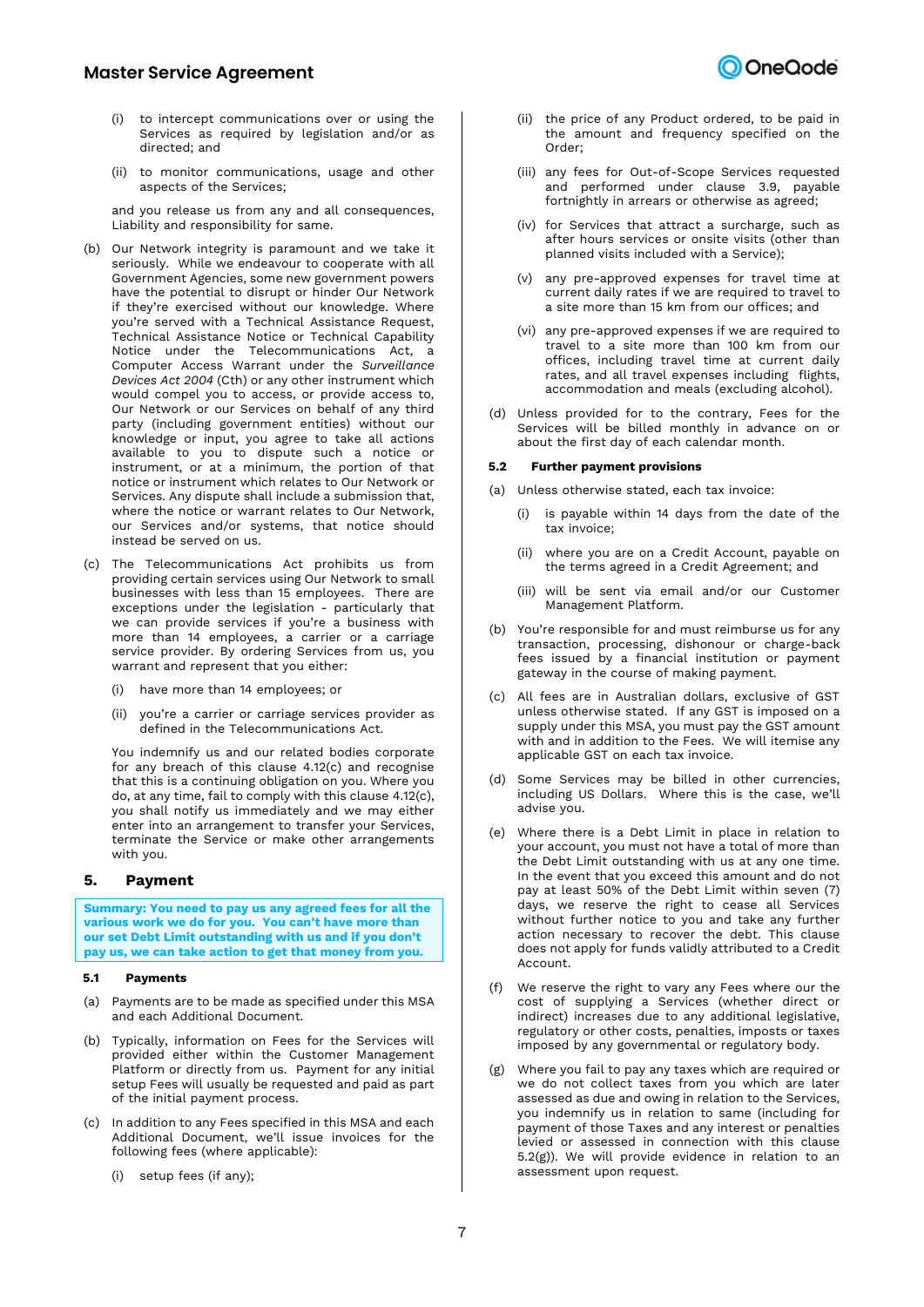

# <span id="page-7-0"></span>**5.3 Fee disputes**

- (a) If you reasonably believe that an invoice contains an error, you must notify us before the due date of the invoice and pay the undisputed portion of the invoice.
- (b) Provided you have complied with this clause [5.3,](#page-7-0) we won't suspend or terminate any Services for nonpayment of the disputed Fees while the dispute is being investigated.
- (c) Our records are sufficient evidence of Fees owing and/or paid.

# **5.4 Default in payment**

- (a) If you fail to pay any invoice by the due date, then without prejudice to our other rights or remedies, until payment is made in full (including for any accrued interest), we reserve the following rights:
	- (i) to charge an overdue fee on all overdue amounts at the RBA cash rate plus 6 percentage points, compounded daily from the due date of the relevant invoice;
	- (ii) provided that we have issued you a reminder notice which allowed at least 5 Business Days to make payment, to then immediately suspend any or all Services then on foot and provide you with a Notice of Default;
	- (iii) where Services include rental of space within a data centre, suspend all access to assets within that data centre;
	- (iv) to commence debt recovery proceedings against you and engage a third party to assist with that process; and
	- (v) to retain a lien over all equipment, materials, data and work in progress, including those owned by you in our possession and control.
- (b) You are liable by way of liquidated damages for all amounts payable under this clause plus all costs of debt collection and enforcement, including legal fees on a solicitor and own client basis.

#### **5.5 Fee increase**

Unless otherwise specified in the relevant Additional Document, monthly fees and surcharges remain the same for the duration an Initial Term (subject to any changes in the scope of the services provided or other increases provided for elsewhere). Following completion of an Initial Term, we reserve the right to increase Fees, but will notify you if we intend to do so.

#### **5.6 Creditworthiness**

- (a) From time to time, we may request that you provide us with information in relation to your capacity to pay for our Services and/or the financial position of your business. This is to assist us with assessing our business risk and determine your continued ability to pay us.
- (b) You agree to provide us with any documentation or financial statements that we reasonably request within 10 Business Days. Usually, we will only require a Certificate of Solvency but we may also request other documentation if needed.
- (c) Where you can't provide the requested documentation, you must provide us with written reasoning for same within 10 Business Days from the initial request.

#### **5.7 Fixed Contract Period**

Where you have purchased a Fixed Contract Service and:

- (a) you terminate a Service prior to the expiry of its Initial Term (other than in accordance with clause [14.1](#page-14-1) or [14.2\)](#page-14-2); or
- (b) we terminate that Service, all Services or this MSA prior to the expiry of Initial Term(s) pursuant to clauses [14.1](#page-14-1) o[r 14.3](#page-14-0) (save for sub-sections (ii)[, \(vii\)](#page-14-3) and [\(viii\)](#page-14-4) of clause [14.3\)](#page-14-0); then

any unpaid Fees for the Fixed Contract Services will become immediately due and payable for the entire length of each Initial Term.

#### <span id="page-7-1"></span>**5.8 Security Deposit**

- (a) Where:
	- (i) you fail to pay our Fees under this MSA or an Additional Document; or
	- (ii) we consider that it is necessary for our continued confidence in your ability to pay our Fees;

we may give you Written Notice that we require you to provide us with a security deposit (**Security Deposit**).

- (b) Any amount we require for a Security Deposit must not exceed a total of three months' Fees for all of your current Services combined.
- (c) Where we require payment of a Security Deposit, you must provide same to a bank account we elect within 10 Business Days. Failure to do this will be considered a default by you under this Agreement and grounds for immediate termination.
- (d) We will hold the Security Deposit as security for all Fees related to your Services. Where you fail to make payment for Fees for any Service by the due date, you authorise us to immediately deduct the corresponding amount from the Security Deposit. Where we make a deduction, you must pay us immediately on request an equal amount to replace the amount that was deducted.
- (e) We reserve the right to increase the required Security Deposit amount to correspond with any increase in your total Fees for Services. We must also return any unused Security Deposit amount on termination of this MSA.

#### **5.9 Group Invoices**

Services under this MSA may be performed and invoiced by any of our entities or related bodies corporate. Where another of our entities invoices for Services, you shall be obligated to make payment for that invoice as if it was rendered by us.

## **5.10 Acknowledgements**

You acknowledge and agree that we may pay commission or referral fees in relation to Services you purchase from us.

#### **5.11 Credit Checks**

You authorise us to use any information you provide us (including any Personal Information) to perform all enquiries we consider reasonable into your creditworthiness. We may perform checks before, during or after electing to provide any Services to you.

#### **6. Equipment**

**Summary: We maintain title to all of our equipment unless you purchase it from us.**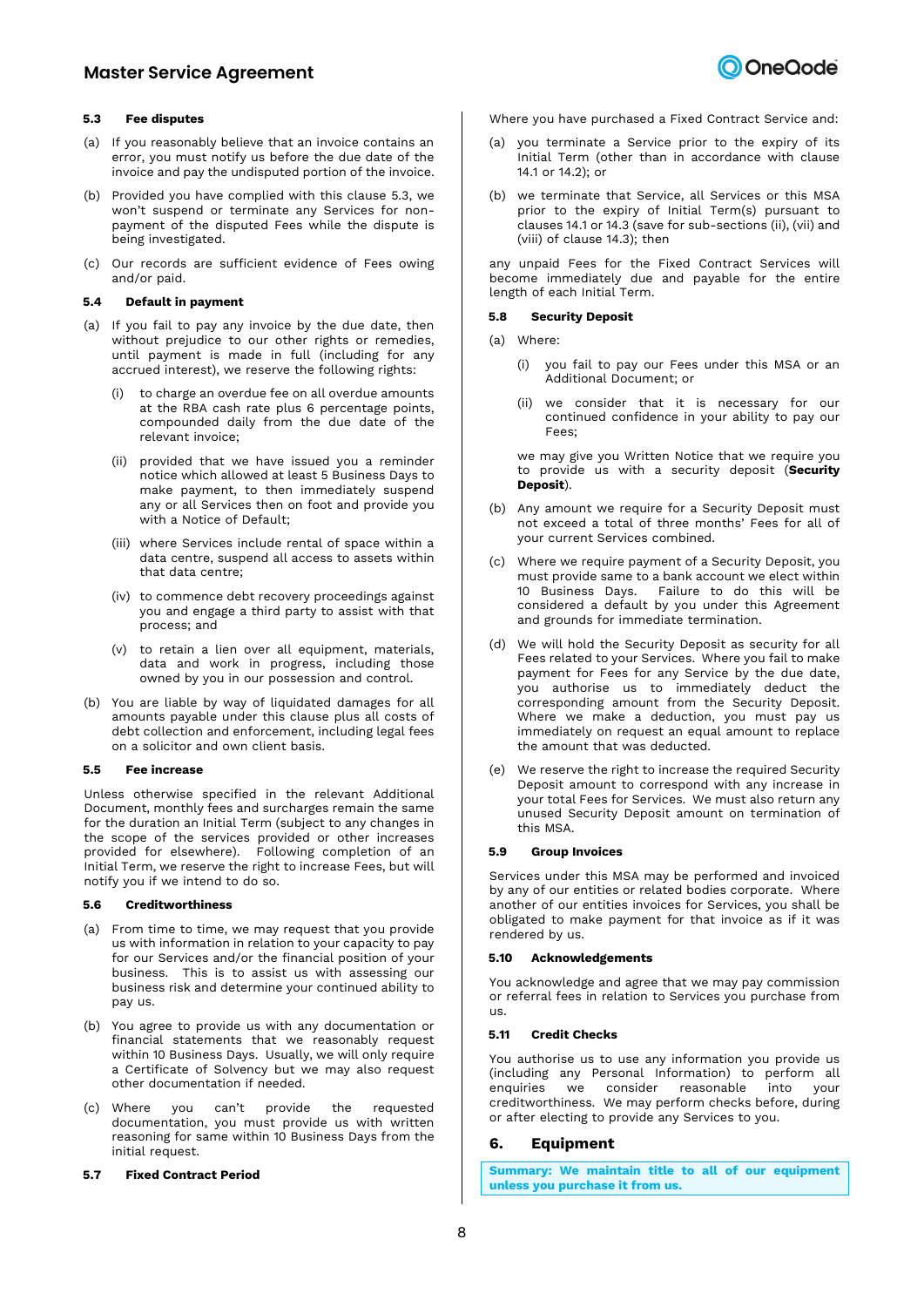

### **6.1 Title to Equipment**

From time to time, we may install or provide equipment as part of a Service. Where we do:

- we and/or our supplier(s) retain all right, title and interest in that equipment and may register our interest in that equipment on the PPSR;
- (b) you must pay any of our reasonable costs in repairing or replacing equipment which is lost, damaged or otherwise adversely affected while under your effective control (or the control of your Resellers, End Users, agents, employees or contractors), excluding anything attributable to fair wear and tear;
- (c) where the equipment is installed at your premises (or that of our Reseller or End User), you must ensure there's adequate space for installation and are responsible for the supply of electricity to operate the equipment.

# <span id="page-8-3"></span>**7. Confidentiality**

**Summary: We both need to keep each others' information confidential - and only disclose it to certain people who are bound also by confidentiality.**

# **7.1 Confidential Information**

- <span id="page-8-0"></span>(a) Each party acknowledges that in the course of performing its obligations under this MSA, it may receive Confidential Information which is proprietary and confidential to the other party and any of that party's clients, directors, employees, contractors or agents.
- <span id="page-8-1"></span>(b) Each party agrees not to use or disclose Confidential Information of the other party and any of that party's clients, directors, employees, contractors or agents.

## **7.2 Disclosure and Return**

- (a) Despite clauses [7.1\(a\)](#page-8-0) and [7.1\(b\) above,](#page-8-1) either party may use or disclose Confidential Information strictly to the extent necessary to:
	- (i) carry out its obligations under this MSA;
	- (ii) comply with any law, binding directive of a regulator or a court order;
	- (iii) comply with the listing rules of any stock exchange on which its securities are listed; or
	- (iv) obtain professional advice where the advisors agree to be bound by the same obligation of confidentiality.
- (b) At the request of a party, the other party must return all Confidential Information received and must not retain any copies of, or other reproductions or extracts of, the Confidential Information, except as it may retain in accordance with prudent business practices. Any retained material will remain subject to the provisions of this MSA without any time limit.
- (c) You acknowledge and agree that we do not make any representation or warranty, express or implied, as to the accuracy, correctness or completeness of Confidential Information. You agree that neither we nor any of our affiliates, directors, officers, employees, professional advisors or agents have liability to you resulting from the use of Confidential Information by you or your directors, employees, contractors or agents.

# <span id="page-8-4"></span>**8. Intellectual Property**

**Summary: We both own our own pre-existing material. Anything we develop as part of the Services is ours, unless we agree that it will be yours. We'll both take steps to protect each other's Intellectual Property.**

#### **8.1 Client Materials**

- (a) You (or where applicable, any third party owner) retain ownership of all relevant Intellectual Property rights in the Client Materials and such rights are not assigned or transferred to us.
- (b) You grant us (and our employees, contractors and agents, as applicable) a revocable, royalty-free, nontransferable licence to use, copy, modify and adapt any Intellectual Property in the Client Materials as reasonably necessary to provide the Services.

# **8.2 Pre-existing IP**

Unless otherwise agreed, each party retains ownership of all Intellectual Property rights in material owned or created by that party independently of this MSA (even if incorporated into a Service), and no such Intellectual Property is assigned or transferred by way of this MSA.

#### **8.3 Third party material**

We may incorporate third party materials as necessary to provide the Services. Use of third party materials may be subject to third party, creative commons or open source licensing terms, or such third party licensing terms as notified by us to you.

#### **8.4 Ownership of Intellectual Property**

The parties agree that all Intellectual Property rights in:

- (a) the Services, Software and any other material developed by us under this MSA; and
- (b) any improvements, modifications or enhancements to the Services, and any other material developed by us in the course of providing the Services,

will vest in and are owned by us upon creation, even if based on your new feature request or user feedback.

# **8.5 Licence**

- <span id="page-8-2"></span>(a) Provided that you comply with all of your payment obligations, we grant you a limited, non--exclusive, revocable, royalty-free licence to use our Intellectual Property to the extent that it is incorporated as part of the Services under this Agreement.
- (b) The licence granted under clause [8.5\(a\):](#page-8-2)
	- (i) includes the right to use the Services for commercial purposes, subject to any licence limitations set out in this Agreement or the relevant Additional Document;
	- (ii) may not be sub-licensed except as reasonably necessary for you to maintain any Services; and
	- (iii) is not transferable without our written consent.
- (c) Without limiting your rights at law, and subject to any conflicting rights granted by this Agreement or Additional Documents, you agree that you won't, without our written consent:
	- (i) sell, sublicense, rent, lease, lend, modify, alter, translate, reproduce, transmit, distribute, publicly display, publicly perform, publish, adapt, or edit any part of our Intellectual Property;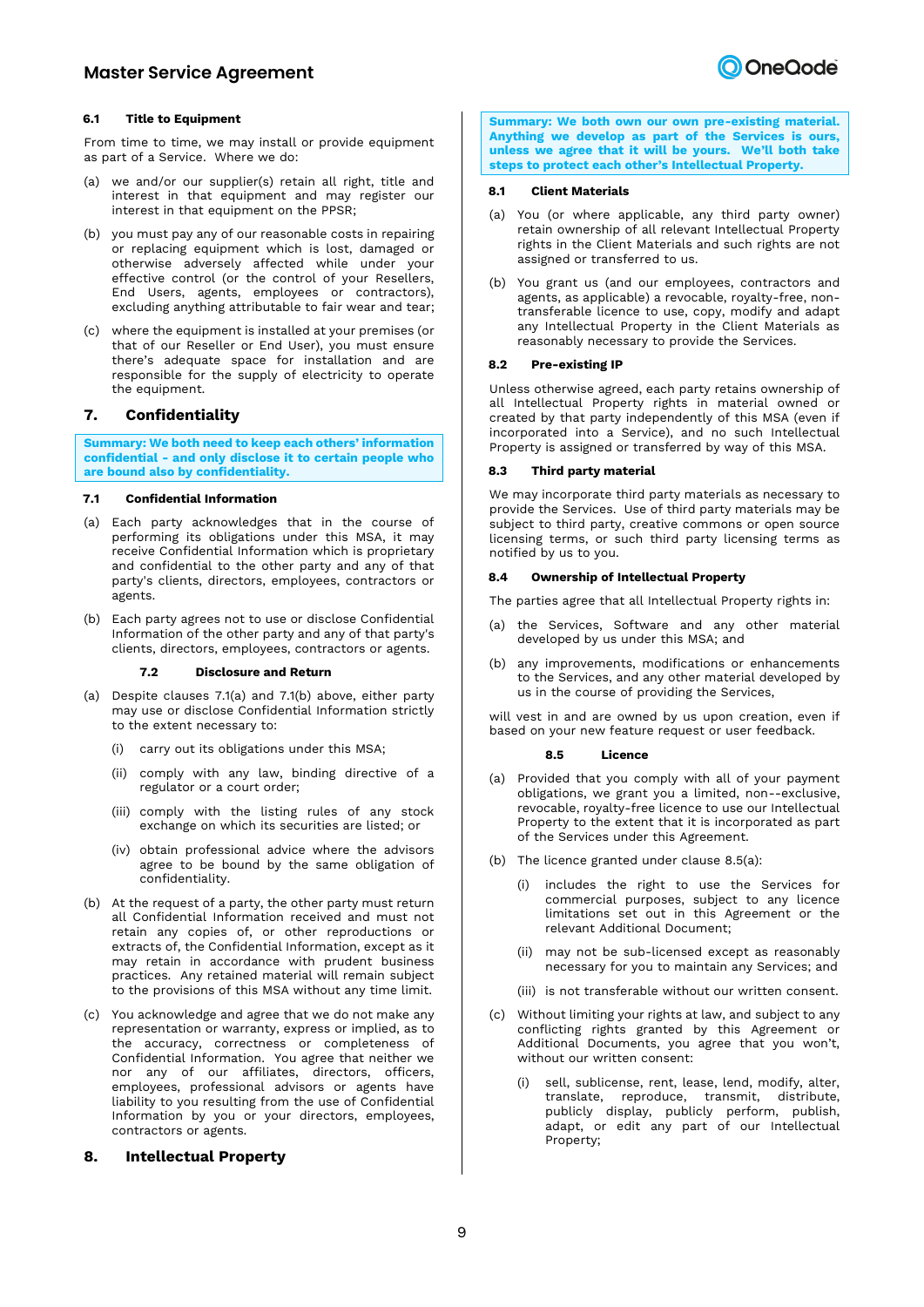

- (ii) combine or incorporate our Intellectual Property in any program or system without our consent in writing;
- (iii) copy our Intellectual Property, in whole or in part;

and must ensure that you don't enable or permit anyone else who you're associated with to do any of the above.

## <span id="page-9-0"></span>**8.6 IP Addresses and Network Space**

- (a) Any internet protocol address (**IP Address**) we allocate to you as part of this MSA or a Service remains our Intellectual Property. Nothing in this MSA assigns any rights to IP Addresses provided to you and you must only use them in connection with the Service. All IP Addresses are used under a limited, revocable licence.
- (b) Where a Service is terminated for whatever reason, your licence to any associated IP Addresses shall cease and we may deal with them as we wish.
- (c) Any space or addresses we provide you on Our Network is for use with the relevant Service only. It must be returned upon termination or suspension of the Service (or this MSA).
- (d) You acknowledge and agree that we may cease your use of any areas of Our Network alluded to in this clause [8.6](#page-9-0) without further notice to you upon suspension or termination.

# **8.7 Publicity Rights**

For the term of this MSA, and subject to any ongoing right of revocation by Written Notice, you grant us, and our contractors and agents, a non--exclusive and revocable licence to:

- (a) use your logo, trade marks and other branding rights to advertise or promote the Services;
- (b) publish general case studies describing your use of the Services in general terms for academic and promotional purposes; and
- (c) display, link to, or promote your business as part of our portfolio;

however it is our usual practice to request permission before using your logo, trade marks or other branding in public, particularly on any press releases.

# <span id="page-9-2"></span>**9. Indemnity and Limitation of Liability**

## **9.1 Client indemnity**

**We're providing you a service, but we can't accept responsibility for things which are either out of our control or don't form part of the responsibilities we agree to. This clause sets out the things you agree we won't be responsible for and gets some assurances from you so we know you understand. Without these we can't provide our Services.**

- <span id="page-9-1"></span>(a) You agree to release, indemnify, defend, and hold us harmless (including our Indemnified Officers) against any Claim or Liability arising under this MSA or the Services from:
	- (i) your misuse of the Services, Software or Products;
	- (ii) your breach of any law, warranty or infringement of any third party rights (including Intellectual Property rights);
- (iii) your instructions causing us to be in breach of any law, regulation or infringement of any third party rights including Intellectual Property rights;
- (iv) our actions taken in accordance with our legal obligations, regulatory or court order which adversely affect you or your customers;
- (v) issues you or your customers have relating to a Supplier as contemplated by clause [11.7;](#page-11-0)
- (vi) issues you or your customers have relating to, or stemming from, the physical failure of, or damage to, a fibre-optic cable (particularly a submarine cable);
- (vii) any downtime, interruption, data loss, Product, Software or Service failure, or Consequential Loss of any kind experienced by you or your customers;
- (viii) any loss or damage to persons or property (including data) caused by your acts or omissions, including use of the Services;
- (ix) a claim brought by a third party against us because of your actions (or omissions), including your breach of any Third Party Terms;
- (x) our reasonable actions in denying anyone access to the Services; and
- (xi) any cause independent of human control that<br>occurred after the Services were Services were supplied/deployed;

whether directly or indirectly arising in connection with the Services, even if we knew or should have known about the possibility of such Claim or Liability.

- (b) You indemnify us for any reasonable legal expenses we incur as a result of your breach of this MSA, including expenses for enforcing payment, on a solicitor and own-client basis.
- (c) You similarly agree to release, indemnify and hold harmless our Suppliers against any Claim or Liability arising from any of the matters listed in clause [9.1\(a\).](#page-9-1)

#### **9.2 Limitation of Liability**

**Summary: Our liability for our Services lines up with Australian Consumer Law. We won't be responsible for any added liability and neither of us are responsible to each other for Consequential Loss.**

- (a) We only accept liability to you as set out in this clause, or as required by consumer or other laws that cannot be excluded by contract.
- (b) To the fullest extent allowable at law:
	- (i) indirect, special, pure economic or Consequential Loss (whether arising under contract or tort) for both parties is expressly excluded under this MSA;
	- (ii) all Services are provided under this MSA on an *'as is*' basis and all warranties that may be implied by law or statute (other than those set out in this MSA) are excluded;
	- (iii) we won't be liable for any damages, claims, breaches, liability or losses arising from our compliance with any Technical Assistance Notice, Technical Assistance Request or Technical Capability Notice issued under the *Telecommunications Act 1997* (Cth), Computer Access Warrant under the *Surveillance Devices*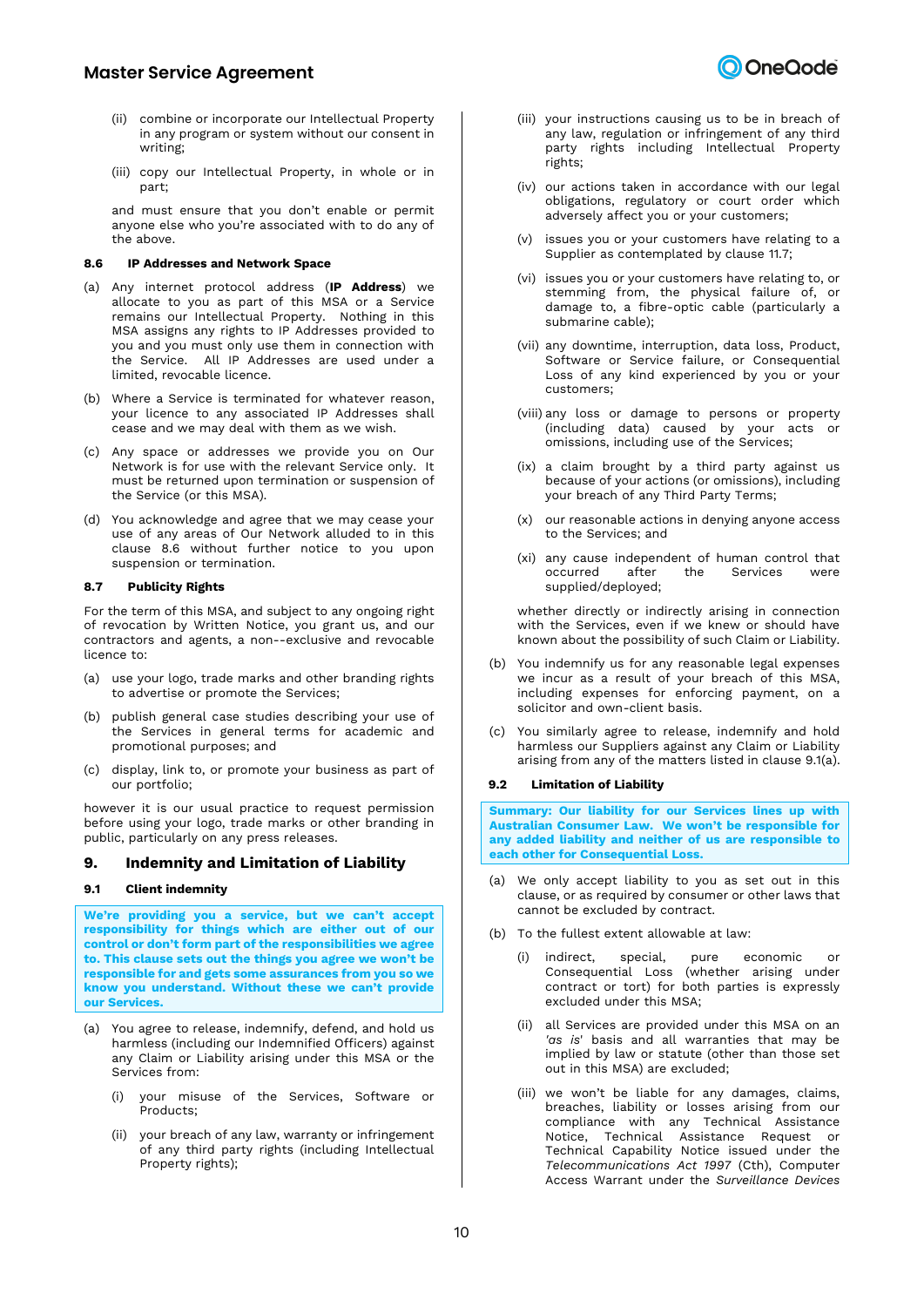



*Act 2004* (Cth) or any other lawful direction by an intelligence or law enforcement agency;

- (iv) our liability, and liability of our Indemnified Officers under this MSA is limited to (at our election), in relation to Services:
	- (A) supplying the Services again; or
	- (B) payment of the cost of having the Services supplied again; or
	- (C) a refund of the amount you paid us for those Services;
- (v) our liability, and liability of our Indemnified Officers under this MSA is limited to (at our election), in relation to a Product:
	- (A) supplying the Product again;
	- (B) payment of the cost of having the Product supplied again;
	- (C) repairing the Product;
	- (D) payment of the cost of having the Product repaired; or
	- (E) a refund of the amount you paid us for the Product; and
- (vi) despite any other provision to the contrary, our total liability (and the total liability of our Indemnified Officers) in connection with this MSA and the Services whether under contract or tort, will not in any circumstances exceed the maximum value equal to the total fees received by us from you in the 3 months preceding the cause of the claim.

#### **9.3 Costs**

Subject to our obligations under the *Competition and Consumer Act 2010* (Cth), we exclude all other liability to you for any Costs, including Consequential Loss, suffered or incurred directly or indirectly by you in connection with this MSA and/or the Services. This limitation applies however the Costs are caused whether they arise in contract, tort (including by our negligence) or under statute.

#### **9.4 Additional Documents**

Where you fail to comply with any Additional Document, you acknowledge and agree:

- (a) that such failure may negatively impact our ability to provide the Services; and
- (b) to release us from any obligation or Liability, including obligations to meet service levels or provide rebates or compensation under instruments like the *Telecommunications (Consumer Protection and Service Standards) Act 1999,* to the extent that the obligation or Liability was caused or contributed to by your failure to comply with requirements in an Additional Document.

#### **10. Suspension and Force Majeure**

**Summary: If you break your word or do something damaging, we can suspend the Services until we sort it out. We both get some leeway if we're affected by something unforeseen.**

## **10.1 Your Default and Suspension**

(a) We may suspend our Services under this MSA any or all Additional Documents at any time and provide you a Notice of Default if:

- (i) you fail to make any payment when due, or any payment is dishonoured or subject to chargeback, subject to clause [5;](#page-6-2)
- (ii) you breach your obligations to us, or we have reasonable cause to believe you've done so;
- (iii) you fail to provide clear and timely instructions after repeated requests by us;
- (iv) you cause any malicious code or other damaging virus, malware or code to be uploaded to our servers or software;
- (v) you use the Services or any other Software, Products for Mission Critical or High-Risk Activities without:
	- (A) notifying us;
	- (B) obtaining our written permission; and
	- (C) signing any and all additional documentation required for same.
- (vi) we have reason to suspect illegal or unethical activity in relation to your data; or
- (vii) in our reasonable opinion your data, network, software or equipment may be causing damage to any person or property.
- (b) Suspension of Services under this clause does not affect your liability to make payment and will end when the issue giving rise to the suspension is remedied.
- (c) We may reinstate the Services after the cause of suspension has been remedied, however we make no guarantees about the timeliness of this reinstatement. We reserve the right to charge a reconnection fee equal to our reasonable Costs incurred due to the suspension and reactivating any Services.

# **10.2 Unforeseen Events**

- (a) If a party is affected by an Unforeseen Event, they must immediately notify the other party of the circumstances. The parties' obligations are suspended for the duration of and to the extent that they are affected by the Unforeseen Event.
- <span id="page-10-0"></span>(b) Where an Unforeseen Event continues for more than 30 consecutive days, the non-affected party may terminate this MSA.
- (c) Clause [10.2\(b\)](#page-10-0) shall not apply where the Unforeseen Event relates to a failure or issue with a submarine cable.

# **11. Our Network**

**Summary: We'll endeavour to rectify faults as soon as we can - but no network is perfect and they do happen. Where they happen and you notice them, we need you to tell us. We're also reliant on infrastructure of other Suppliers and that may have issues every now and then too. If you're operating mission critical services, you'll need to get redundancy.**

## **11.1 Fault Reporting**

- (a) You must report any Faults related to Our Network and the Services to the NOC as soon as possible after you become aware of them.
- (b) Before you report a Fault to our NOC, you should take reasonable steps to ascertain that the origin of the Fault does not stem from Your Network, equipment,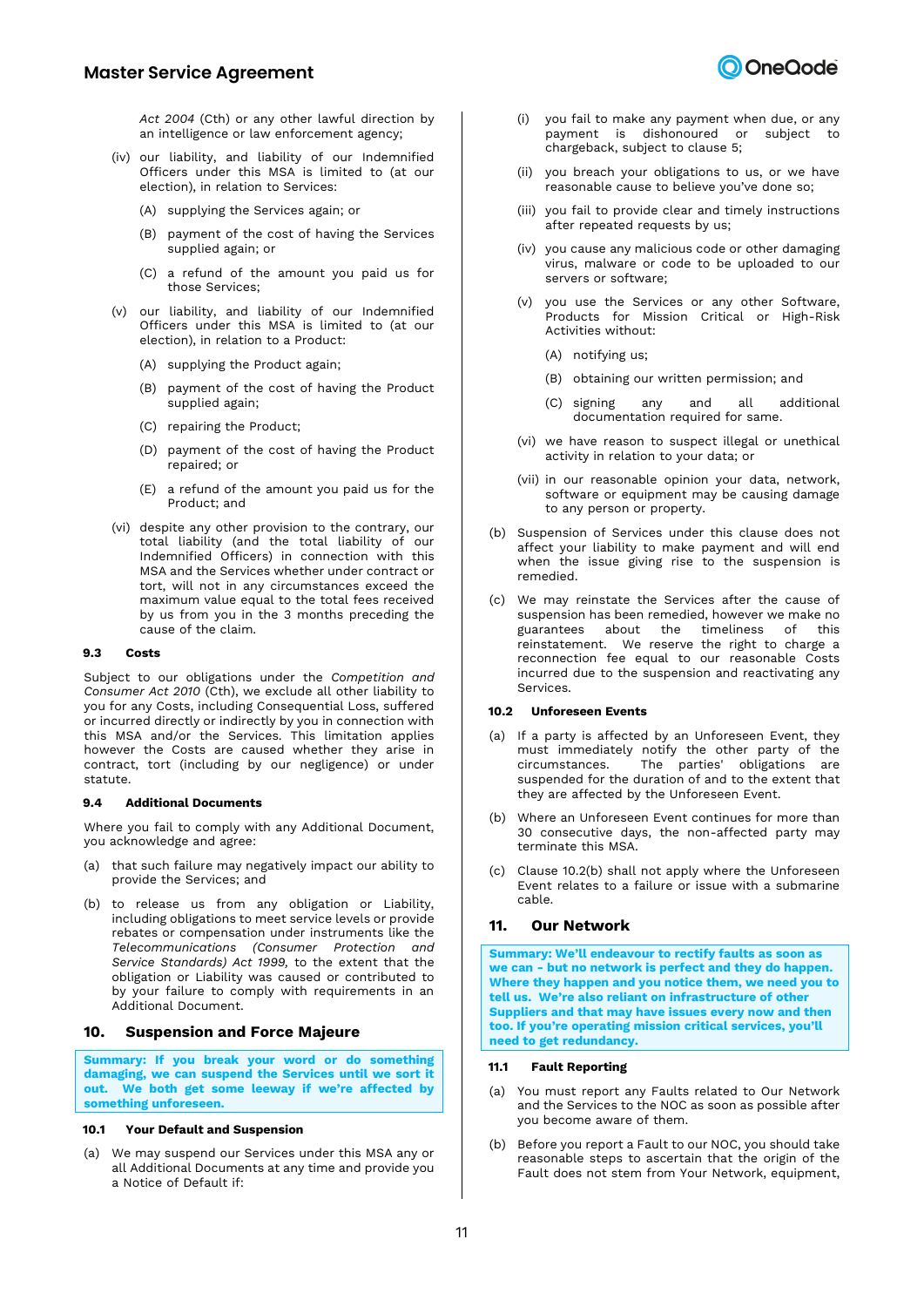

applications, systems or any other hardware or software you use to interface with Our Network.

## **11.2 Fault Restoration and Responsibilities**

- (a) Subject to any SLA provided in relation to a Service, we'll use our reasonable efforts to rectify any Fault which is attributable to Our Network and parts of the Services under our direct control, however:
	- (i) we make no guarantees that any Fault will be rectified in any particular time;
	- (ii) we're not responsible for rectifying Faults which arise from issues attributable to Your Network, equipment or any other aspect under your control;
	- (iii) we're not responsible for rectifying Faults which arise in or are caused by Supplier's or third parties (but we will request that such Faults are rectified);
	- (iv) you acknowledge that Faults are part of the normal operation of a telecommunications network and that you're not entering into this Agreement under the assumption that there won't be Faults; and
	- (v) you warrant to us that you'll take measures to prepare for the occurrence of Faults (including building redundancies into Your Network).
- (b) You acknowledge and agree that you'll be liable for any and all Costs we incur in restoring a Service due to a Fault, where that Fault is caused by:
	- (i) your actions, or the actions of your employees, agents, contractors, representatives or associated third parties; or
	- (ii) a fault or defect in equipment or software under your control (or under the control of your associated third parties) which isn't owned or provided by us.

#### **11.3 Change of Services**

We reserve the right to upgrade, maintain, tune, backup, amend, add to or remove items from, redesign, improve or otherwise alter the Services (including offering new Services) at our sole and absolute discretion.

# **11.4 Intentional maintenance**

We reserve the right to perform maintenance on some or all of the Services from time to time as is required for the proper operation of Our Network. We will use reasonable endeavours to provide you with advance notice of any maintenance period but you accept that there may be rare occasions where this is not possible and we are not liable for any harm or damage you may suffer during a maintenance.

#### **11.5 Unintentional inaccessibility**

- (a) From time to time, without notice, access to all or part of the Services may be disrupted or limited. During such an interruption, we will use reasonable endeavours to restore access to the Services as soon as practicable. Nothing in this agreement gives us any obligation or liability to you in any way whatsoever for unintentional inaccessibility and you accept that in the case of urgent maintenance, notice may not always be possible.
- (b) We may, by providing reasonable notice and with consideration to the urgency of a situation, suspend a Service for as long as we reasonably consider necessary for the health and safety of Our Network,

any other party or to comply with any law or order. We may also suspend a service to enable someone to attend an emergency.

#### **11.6 Security Responsibilities**

We will take reasonable steps to ensure that the Services (and any Software) is secure from unauthorised access consistent with generally accepted industry standards in our industry. For clarity, these obligations only include taking reasonable measures to:

- (a) secure our physical premises from unauthorised access;
- (b) restrict access to critical parts of Service infrastructure to employees, contractors and third parties who are required to have access; and
- (c) implement recommendations from advisors provided to us from time to time in relation to securing any connections, Software and Services.

#### <span id="page-11-0"></span>**11.7 Supplier Risk**

- (a) Our Network often incorporates the services and networks of Suppliers. Our contracts with these Suppliers are what enables us to provide certain Services and without leveraging Supplier products, we would be unable to offer them.
- (b) You acknowledge that in using Our Network and the Services:
	- (i) you may be adversely affected by the actions of Suppliers;
	- (ii) our relationship with Suppliers may deteriorate such that contracts we have with them are terminated, meaning we can no longer provide certain Services;
	- (iii) Suppliers may experience Insolvency Events, remove products or Services they offer or be subject to a number of other adverse occurrences which we have little or no control over; and
	- (iv) while we may take steps to mitigate any effects on Our Network and Services due to the actions of a Supplier, we can't make any guarantees about our ability to re-establish areas of Our Network which are affected.
- (c) In consideration of the above, you acknowledge that Our Network and the Services as they relate to Suppliers are provided 'as is'. Where this is an unacceptable risk, you must not place any Order for our Services.
- (d) Some of our agreements with Suppliers require us to ensure that you won't take any action against them. For Suppliers with these types of arrangements with us, you agree to release them from any and all Liability to you. For the same reason, you also agree to not take (or be part of) any action against a Supplier for a cause arising under this MSA without first obtaining our written approval.

#### **11.8 DDoS Protection**

Our DDoS Protection is provided 'in-line' on Our Network, meaning that all traffic passes through our scrubbing appliances prior to entering Our Network. While we use industry leading [Corero Smartwall](https://www.corero.com/product/smartwall-ddos-protection/) devices and have significant filtering headroom, our DDoS Protection is not limitless. Accordingly, you acknowledge and agree that:

all DDoS Protection is offered "as is" and is provided based only on the current DDoS scrubbing footprint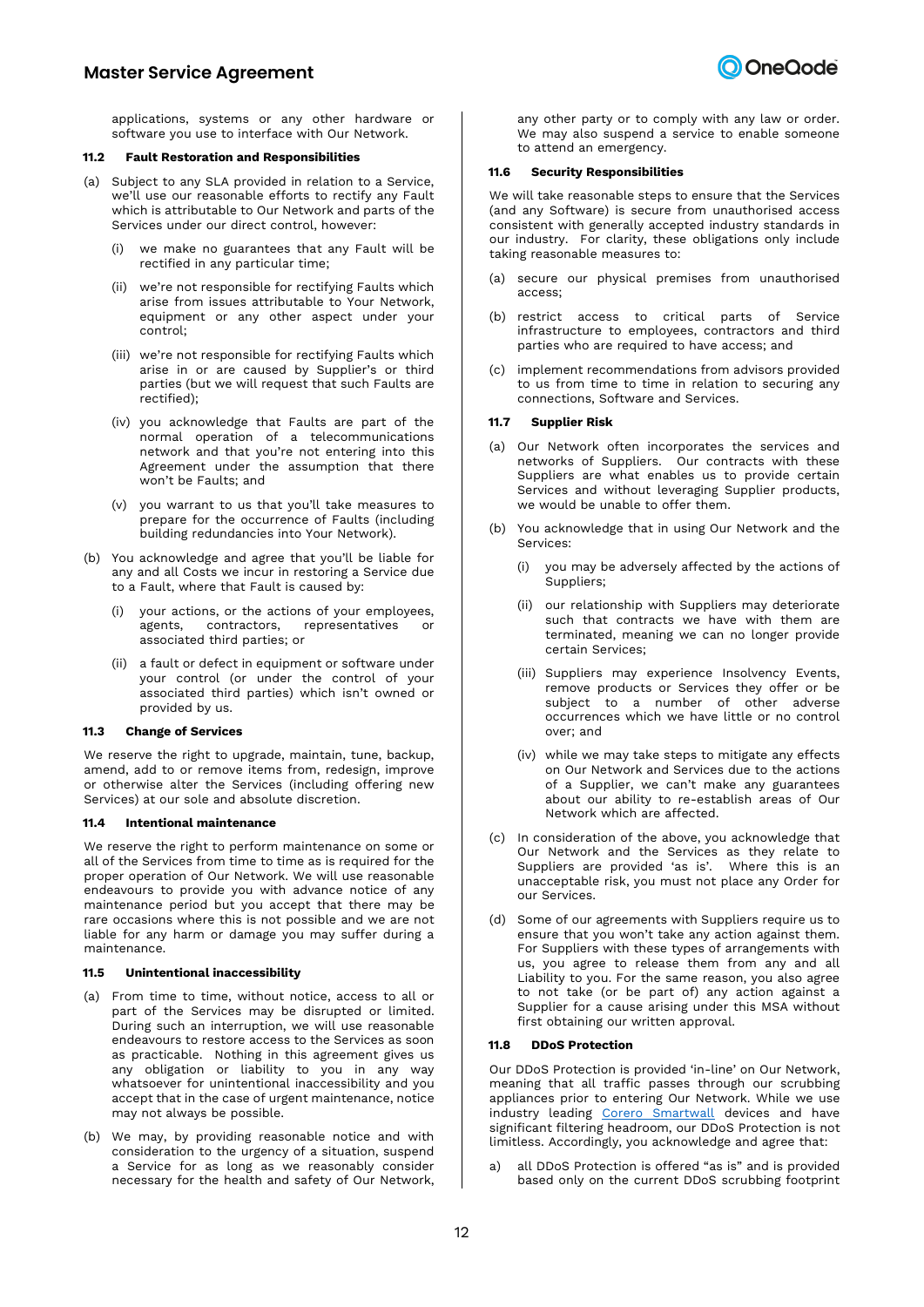

within Our Network (typically between 20-80 Gbps per Point of Presence);

- b) we cannot guarantee DDoS Protection against attacks that are either beyond the limits of our capacity (e.g., state level and/or large-scale DDoS attacks) or which aren't actively filtered by our equipment (e.g., new or complex Layer-7 attacks);
- c) we do not provide discrete or specialised DDoS Protection to any IP Transit customers, and any DDoS Protection on these services will be simply the existing in-network protection;
- d) notwithstanding clause 11.8(c), we may provide specialised DDoS products, however, these will be subject to their own specific agreements and SLAs, and any further protection afforded will be expressly set out therein;
- e) we give no guarantees that our DDoS Protection will provide complete protection from attacks, be errorfree or otherwise meet any specific outcome, goal or expectation you may have;
- f) all liability for DDoS Protection, DDoS attacks or related events is expressly excluded from this MSA and we will not be liable to you for any direct, indirect, incidental, punitive or special loss, Consequential Loss or exemplary damages and regardless of the form of action or claim (whether contract, tort, strict liability or otherwise), even if we have been informed of the possibility thereof; and
- g) you will notify us in advance if enhanced DDoS protection is required, so that we may tailor a custom solution for you. Such solutions will incur additional cost and/or additional latency penalties and will be subject to a separate agreement.

# <span id="page-12-0"></span>**12. Account, Credit and PPSR**

**Summary: We may offer you a Credit Account, but that's a privilege and not a right. You'll need to sign a Credit Agreement to get it, and we can take steps to protect ourselves if you're not able to pay. This clause will usually only apply where you have a Credit Agreement with us.**

#### **12.1 Application**

This clause [12](#page-12-0) only applies where we have provided you with a Credit Account under a valid Credit Agreement.

#### **12.2 Ability to Pay**

- (a) In allowing you access to the Services under this MSA, we may provide you with access to a Credit Account. In order to provide you with access to a Credit Account, you must:
	- (i) complete the Credit Account request form attached to the initial Additional Document;
	- (ii) provide us with any evidence we request which may demonstrate that you are able to satisfy your payment obligations to us at all times; and
	- (iii) comply with the terms listed on that request form and this clause [12.](#page-12-0)
- <span id="page-12-1"></span>(b) Prior to providing you access to a Credit Account, and for the term of this MSA, we reserve the right to:
	- (i) check your credit history with institutions of our choosing;
	- (ii) enquire with you about confidential business matters such as cash flow, expenses and projected revenue; and
- (iii) take all other actions we deem reasonably necessary to satisfy ourselves that you will discharge your payment obligations under this MSA.
- (c) We may refuse to execute, suspend or terminate this MSA at our complete discretion where you fail to comply with our requests under clause [12.2\(b\).](#page-12-1)

#### **12.3 Credit Agreement**

- (a) You may obtain Services, Products and other goods under this MSA up to the amount of your credit limit. The credit limit is stipulated in your Credit Agreement.
- (b) You must comply with all terms, payment periods and requirements of any Credit Agreement you enter into with us for a Credit Account.
- <span id="page-12-2"></span>(c) We reserve the right to suspend the provision of Services, Products and other goods on credit and may (in our discretion) suspend/terminate the Credit Agreement and/or Credit Account entirely if:
	- you breach any term of this MSA;
	- (ii) you breach any term of the Credit Agreement;
	- (iii) you do not make payments on your Credit Account within the period stipulated; or
	- (iv) you exceed the credit limit.
- (d) You expressly release and discharge us from any Liability to you for a suspension or termination of a Credit Account and/or Credit Agreement under clause [12.3\(c\).](#page-12-2)
- (e) You acknowledge that the provision of a Credit Account is a privilege provided entirely at our discretion, and that you have no inherent or continuing right to the privilege. You agree that we may revoke your Credit Account at any time without the need for prior notice to you.
- We may update, amend or vary any of the terms on which we provide you a Credit Account at our complete discretion. Your continued use of the Credit Account is considered acceptance of all terms and conditions which relate to the provision of that account.
- (g) Where you do not agree with any updated terms and conditions as they relate to a Credit Account, your sole and exclusive remedy is to cease usage of the Credit Account altogether.
- (h) You indemnify us for any failure to comply with the Credit Agreement and/or misuse of your Credit Account, including any legal costs, Consequential Loss or other damages which flow from that breach.
- (i) You acknowledge and agree that we may charge interest and other fees on the Credit Account, fees for which will initially be set out in the relevant Credit Agreement. We may update these fees at any time, and will notify you of changes in relation to same within a commercially reasonable timeframe.

#### **12.4 Security Interest**

- (a) In contemplation of the risk involved in providing you a Credit Account, we may require that you offer up Collateral for us to secure an interest over.
- (b) You acknowledge that, where we do require Collateral, this MSA will be considered a Security Agreement for the purposes of the PPS Act and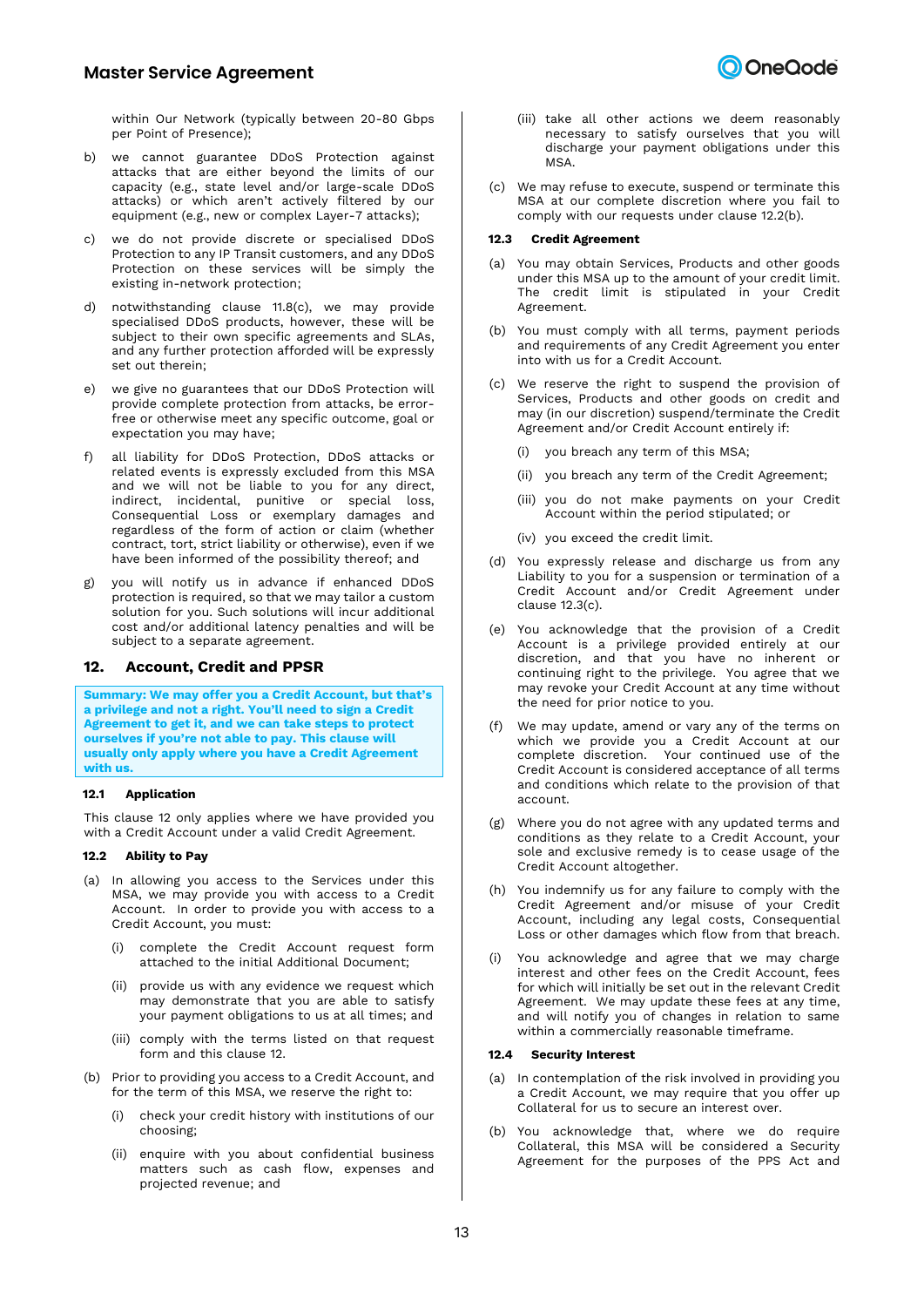

irrevocably consent to us registering our Security Interest on the PPSR for that Collateral.

- (c) In order to secure your obligations under this MSA and Credit Agreement, including any obligation to pay any amount to us, you:
	- (i) grant to us a Security Interest in respect of Property and any proceeds thereof;
	- (ii) consents to us perfecting such Security Interest by registration on the PPSR, including as a Purchase Money Security Interest;
	- (iii) undertake to us to do all things reasonably necessary or required by us to assist us in perfecting the registration of the Security Interest on the PPSR; and
	- (iv) waive, to the extent permitted by the PPS Act, your right to receive any notice of a verification statement or any other notice we would otherwise be required to give under the PPS Act.

#### **12.5 Dealing with Secured Collateral**

In relation to any Collateral for which we have a Security Interest under this agreement, you agree and warrant that you:

- (a) have full right and title in any Collateral;
- (b) will disclose any and all encumbrances over Collateral as soon as possible;
- (c) will not allow any other encumbrances over the Collateral without our express permission; and
- (d) will not sell, dispose of, grant a license or lease, give control to another, part with possession, allow the value to be reduced, commingle, or deal with the Collateral in any way which could be harmful to our interests in the Collateral without our express permission.

# **12.6 Enforcement**

If Chapter 4 of the PPS Act would otherwise apply to the enforcement of this MSA, you agree that the following provisions of the PPS Act will not apply to the enforcement of this MSA:

- (a) section 95 (notice of removal of accession), to the extent that it requires us to give a notice to you;
- (b) subsection 121(4) (enforcement of liquid assets notice to grantor);
- (c) section 130 (notice of disposal), to the extent that it requires you to give a notice to you;
- (d) paragraph 132(3)(d) (contents of statement of account after disposal);
- (e) subsection 132(4) (statement of account if no disposal);
- (f) section 135 (notice of retention);
- (g) section 142 (redemption of collateral); and
- (h) section 143 (reinstatement of security agreement).

## **13. Mission Critical and High-Risk Activities**

**Summary: We're providing 'standard' services based on the assumption that's all you need. If you're doing something where any failure in the Services would have serious consequences, you need to let us know.**

<span id="page-13-0"></span>**13.1 Reliance Not Permitted for Standard Services**

- (a) The Services, including any Products we provide under this MSA or any associated Additional Documents, are not intended for any use which may constitute a Mission Critical or High-Risk Activity in their 'standard' form.
- (b) You must not use the Services for any Mission Critical or High-Risk Activity without our express consent, including (but not limited to) the operation of nuclear facilities, air traffic control, life support systems or any other use where the failure of Services could lead to death, personal injury, serious financial cost or environmental damage.
- (c) If you intend to use any Service or Product we provide to you for Mission Critical or High-Risk Activities, you must notify us prior to using them for any such purpose.
- (d) If you wish to use our Services or Products for Mission Critical or High-Risk Activities, we reserve the right to:
	- (i) require that you sign additional agreements and/or documentation;
	- (ii) require that you upgrade or purchase your hardware and/or software which you use for communications;
	- (iii) require that you purchase additional Services;
	- (iv) require that you put in place redundancies and backup measures in case of a failure within Our Network;
	- (v) provide your staff with additional training;
	- (vi) issue further documentation, policies and procedures in your organisation wherever critical communications solutions will be implanted;
	- (vii) increase our fees and charges; and
	- (viii) do any other act or thing we consider necessary in light of the particular Mission Critical or High-Risk Activity(s).

#### **13.2 No Liability For Breach**

- (a) You acknowledge and agree that the requirements of the above clause [13.1](#page-13-0) are reasonable considering the difference in standard Services usage and usage for Mission Critical or High-Risk Activities.
- (b) Where you don't adhere to the terms of clause [13.1,](#page-13-0) including failing to strictly adhere to any directions or recommendations we give in relation to Mission Critical or High-Risk Activities, you agree to indemnify and hold us completely harmless regarding same. We won't accept any liability for use of our Products or Services for Mission Critical or High-Risk Activities where you haven't obtained our express permission.

# **13.3 Requirement Extends to Third Parties**

Where any of your associated bodies corporate or third parties (and their agents, employees or assigns) have access to our Services, Products or Software and could use them for Mission Critical or High-Risk Activities, you agree to:

- (a) notify us regarding same prior to any use for such a purpose;
- (b) obtain any consents, agreements and warranties requested by us (at our complete discretion); and
- (c) do all acts and things necessary to ensure that those associated or third parties comply with the requirements of this agreement, any Additional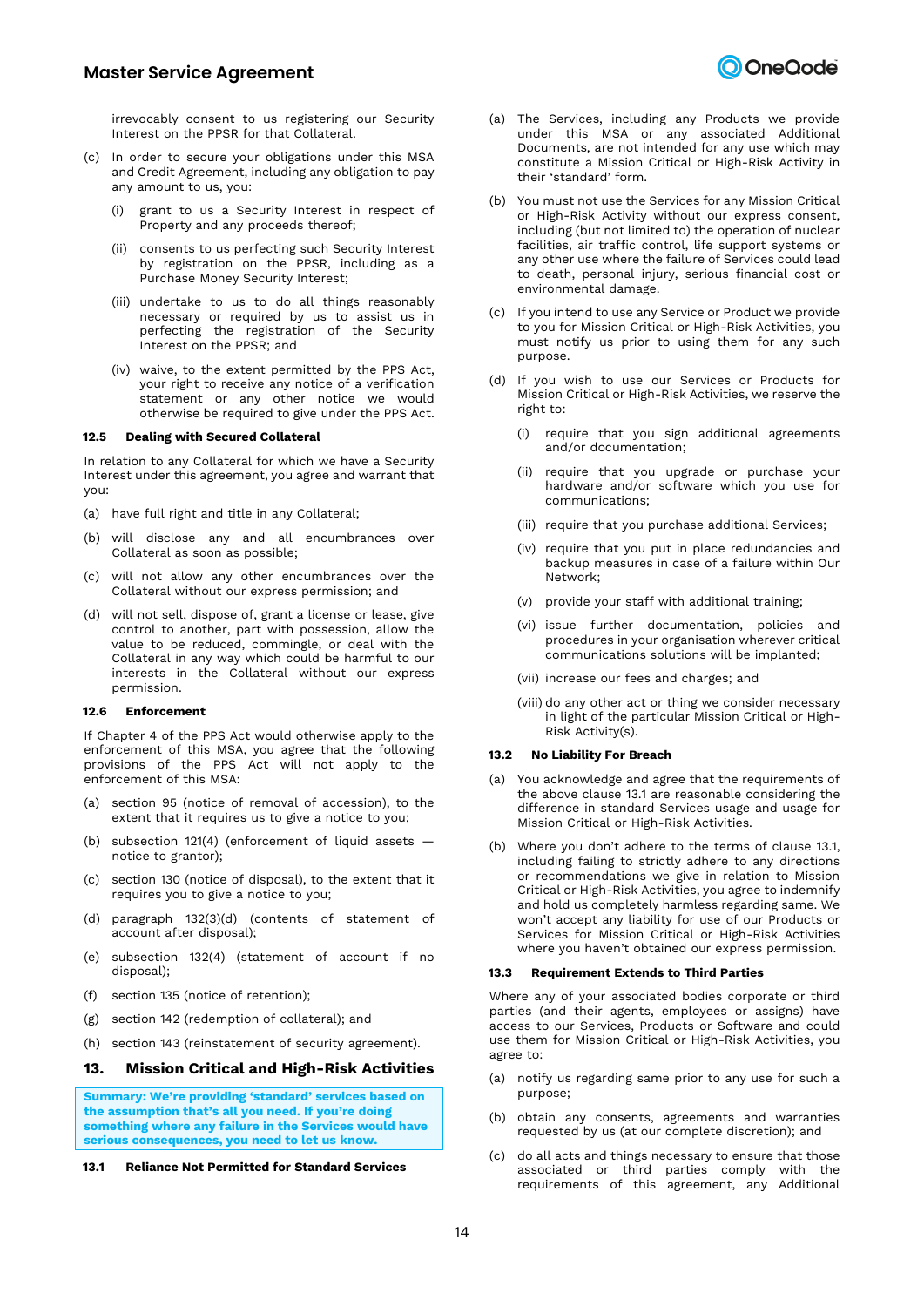

Documents and any other subordinate terms, policies or procedures to which you agree with us from time to time.

#### **13.4 Initial Permitted Mission Critical or High-Risk Activities**

Any permitted Mission Critical or High-Risk Activities, and any terms associated with those activities, shall be set out in the relevant Additional Document.

# **14. Termination**

**Summary: Either party can terminate this Agreement if someone does the wrong thing and doesn't fix it in time. This Agreement can also end with appropriate notice. This clause assumes you'll be on a Fixed Contract Service - for any non-Fixed Contract Service, you'll have some separate termination avenues in the Additional Document.**

## <span id="page-14-1"></span>**14.1 Termination for default - both parties**

- (a) Either party may end this MSA and any Additional Documents immediately by Written Notice if the other party:
	- (i) fails to remedy a Notice of Default; or
	- (ii) experiences an Insolvency Event.

#### <span id="page-14-2"></span>**14.2 Termination by you**

- (a) You may terminate an Order by Written Notice prior to the Commencement Date for the relevant Service and pay to us any applicable early termination charges.
- (b) Early termination charges are calculated as set out in the Additional Document or Order, but failing any relevant provisions in either, shall be calculated as the total charges payable for the Service for the Initial Term. You acknowledge and agree that this is fair and reasonable considering that we may need to place similar orders for Supplier services in preparation for provisioning your Service and may not be able to cancel without incurring early termination charges of our own.
- (c) Where we can cancel your Order or Service prior to the Commencement Date without incurring any loss, we may elect to reduce or waive entirely an early termination - however you acknowledge and agree that we are under no obligation to do so.
- (d) After the conclusion of an Initial Term for a Fixed Contract Service, the termination rights in clause [1.2](#page-1-0) shall apply.

#### <span id="page-14-0"></span>**14.3 Termination by us**

- <span id="page-14-8"></span><span id="page-14-5"></span>(a) We may terminate this MSA, an Additional Document or an Order (as the case may be) by Written Notice to you if:
	- (i) you fail to pay any amount due under this MSA or an Additional Document within 14 days of Written Notice from us;
	- (ii) a failure, issue or Unforeseen Event occurs in relation to one of our Suppliers which prevents us from or affects our ability to deliver the Services under any relevant terms;
	- (iii) you commit a breach of this MSA or any Additional Document which is incapable of remedy;
	- (iv) you fail to pay any Additional Supplier Charges when required;
- (v) you breach any warranties you give to us;
- (vi) you fail to comply with the Security Deposit requirements of clause [5.8;](#page-7-1)
- <span id="page-14-3"></span>(vii) we are unable to obtain or maintain any approval, licence, permit, lease or instrument which is required for the provision of the Services;
- <span id="page-14-4"></span>(viii) we are required to terminate this MSA and/or the Services due to a change in law or a direction of any Government Agency; or
- (ix) you refuse or fail to comply with any terms of this MSA.
- (b) For the removal of doubt, where we have cause to terminate a single Service under clause [14.3\(a\)](#page-14-5) or otherwise:
	- (i) you shall be considered as defaulting under this MSA and all Additional Documents; and
	- (ii) we may elect to terminate this MSA and all other Services concurrently.

#### <span id="page-14-10"></span>**14.4 Consequences of Termination**

- <span id="page-14-7"></span><span id="page-14-6"></span>(a) If this MSA or a Service ends for any reason, then in addition to any other rights we may have:
	- (i) we may issue an invoice for Services delivered but not yet invoiced;
	- (ii) you must return all access codes, keys and equipment that belong to us (or that we have provided to you and you do not own clear title to);
	- (iii) you must provide us with reasonable access and all required assistance (on notice) to your premises for the purpose of disconnecting, removing or de-commissioning a Service and any related equipment;
	- (iv) you must remove all equipment you have within data centre space we have provided within 5 Business Days;
	- (v) you must pay all of our outstanding invoices whether or not due, including any invoice issued under clause [14.4\(a\)\(i\);](#page-14-6) and
	- (vi) we retain a lien over all equipment and data we possess until all outstanding invoices have been paid in full, including any invoice issued under clause [14.4\(a\)\(i\).](#page-14-6)
- <span id="page-14-9"></span>(b) If Service is terminated before the end of any applicable contract period for any reason, and we were not in default in relation to that Service, then in addition to the rights specified in clauses [14.4\(a\)](#page-14-7) and any other rights we may have, all fees for the balance of the contract period (if any) of that Service (calculated using the fees applicable as at the date of termination), excluding any costs we can reasonably mitigate, become immediately due and payable. The parties agree that this is not a penalty, but represents a reasonable estimate of fair compensation for the losses that may reasonably be anticipated from early termination in light of our sunk infrastructure, effort, support, training and implementation costs and ongoing commitments. This does not apply where we terminate the Service under clauses [14.3\(a\)\(ii\),](#page-14-8) [14.3\(a\)\(vii\)](#page-14-3) an[d 14.3\(a\)\(viii\).](#page-14-4)
- (c) Where you do not remove your equipment under clause [14.4\(a\)\(iv\)](#page-14-9) after we have provided at least 5 Business Days Written Notice to you, you waive any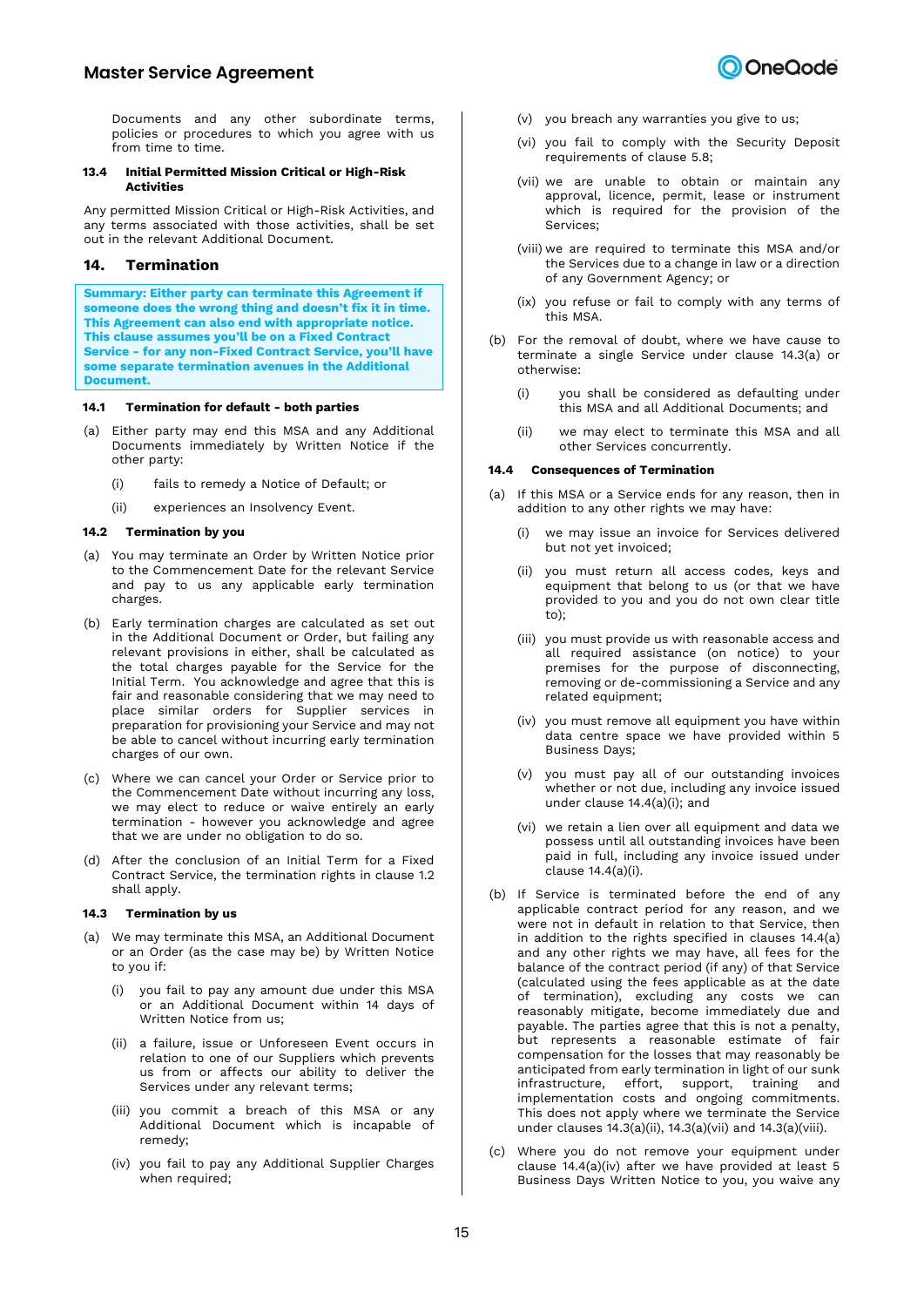



rights you have in that equipment and assign all right, title and interest in that equipment to us.

(d) A party not in default may pursue any other rights or remedies available at law against a defaulting party, subject to clause [9.](#page-9-2)

# <span id="page-15-0"></span>**15. Security**

**Summary: You need to take care of your own internal digital and physical security. We're not a security company and unless our agreement accounts for it, that responsibility isn't ours.**

#### **15.1 General Security Obligations**

You shall use proper security measures in connection with the Services (including any Products and Software). This shall include (but not be limited to) the following:

- (a) setting strong passwords and access control mechanisms;
- (b) safeguarding access to all hardware, systems, Customer Management Platforms and Products from unauthorised use and/or tampering;
- (c) safeguarding access to all logins and passwords (preferably with an industry-grade two-factor or hardware authentication system);
- (d) verifying the trustworthiness of persons with access to the Services, Products and Customer Management Platform;
- (e) performing regular checks on user accounts;
- (f) implementing appropriate policies and procedures to safeguard access to the Services, Products and Software within your organisation;
- (g) undertaking adequate security training with all of your employees, contractors and agents; and
- (h) implementing any relevant procedures recommended by the Department of Industry,<br>Innovation and Science (see -Innovation and Science (see https://www.business.gov.au/Riskmanagement/Cyber-Security) and the Australian<br>Cyber Security Centre (see -Cyber Security Centre https://www.acsc.gov.au/ and https://cyber.gov.au) from time to time.

#### **15.2 Notifiable Data Breaches**

You must notify us within 48 hours if you learn of any security breaches relating to your systems or the Services. If the breach(es) could constitute a Notifiable Data Breach under Part IIIC of the Privacy Act, you must notify us within 3 hours of the breach (suspected or confirmed) coming to your attention. You shall aid us fully in any subsequent investigation or legal action taken as a result of the breach.

## **15.3 Malicious Code and Security**

- (a) It is your responsibility to protect your systems and the areas of the Services which are under your control from Malicious Code.
- (b) While we will take reasonable measures to secure the Software and the infrastructure on which the Services run from cyber-attacks and Malicious Code, new attack vectors and exploits are created or used by malicious actors every day. By using the Services, you acknowledge that we can't be expected to anticipate these new vectors but can only employ industry-standard measures to mitigate the risks. Where we're actively employing measures to combat cyber-crime and an exploit or data loss occurs, you

agree to hold us harmless for any consequences of same.

### **15.4 Insurance**

You must obtain and maintain electronic and computer crime insurance to the appropriate level assessed by a reputable insurance company. It is acceptable for this to be incorporated into an over-arching general insurance policy.

#### **15.5 Specific Release and Indemnity**

You release and indemnify us for any claim, action or liability resulting from your failure to comply with this clause [15.](#page-15-0) You acknowledge that while we may secure the Software as part of the Services, we're unable to protect you from a failure to properly secure your business, educate your employees/agents or practice good digital hygiene.

# **16. Privacy**

**Summary: We'll handle data in line with our Privacy Policy. We'll both comply with reasonable obligations regarding information privacy too.**

#### **16.1 Privacy Policy**

- (a) You agree and consent to our handling of Personal Information in accordance with our Privacy Policy.
- (b) We may change the Privacy Policy at any time by without giving notice to you.
- (c) You acknowledge and agree to inform any of your employees, contractors and any other relevant individuals, where reasonably necessary:
	- (i) of our Privacy Policy; and
	- (ii) that their Personal Information may be disclosed to us.

#### **16.2 Privacy Obligations – Service Provider**

If Personal Information is disclosed to us in the course of this MSA, we agree that we won't:

- (a) sell the Personal Information to any third party in a form which has not been sufficiently de-identified so that it no longer represents information by which the associated end user could be personally identified by the third party; or
- (b) distribute or disclose identifiable Personal Information to any third party other than:
	- (i) to our personnel and/or related bodies corporate; or
	- (ii) service providers who require the information in the provision of providing those services to the party;

who will only use the Personal Information for the purposes contemplated by this MSA.

#### **16.3 Privacy Obligations – Customer**

If Personal Information is disclosed to you in the course of this MSA, you agree that you will not:

- (a) sell the Personal Information to any third party in any form; or
- (b) distribute or disclose Personal Information to any third party other than:
	- (i) to your personnel and/or related bodies corporate; or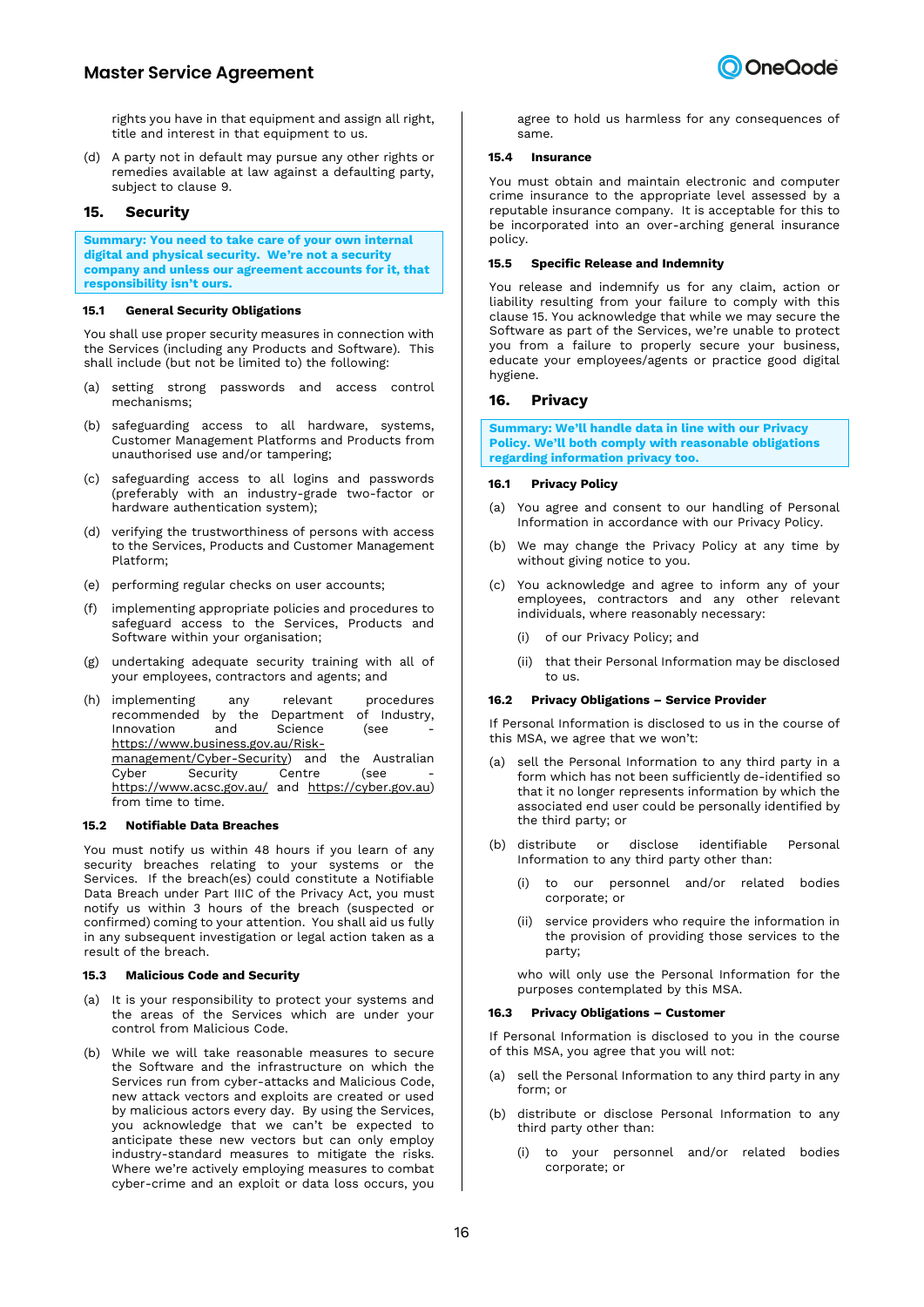

(ii) service providers who require the information in the provision of providing those services to the party;

who will only use the Personal Information for the purposes contemplated by this MSA.

## **16.4 No Warranty**

- (a) We make no warranties or guarantees that the manner in which we manage Personal Information is compliant with any foreign privacy laws. It's your sole responsibility to ensure you are compliant with any foreign privacy laws in your use of the Services.
- (b) In the event that you request changes to the Services in order to achieve compliance, you acknowledge and agree that any work will be considered an Out-of-Scope Service.

# **16.5 The Privacy Act**

For the purposes of this clause, the term '*disclose*' is to have the same meaning as defined in the *Privacy Act 1988* (Cth).

# **17. Open Source Software**

**Summary: We'll be using Open Source Software as part of providing the Services, just like every telecommunications company.** 

#### **17.1 Key Reliance**

- (a) You acknowledge that modern enterprise software development and cloud services rely heavily on Open Source Software. Many large open source projects and libraries are the pre-eminent solution for their use case and usually offer a superior foundation for Services like those contemplated by this MSA. They also typically represent a more secure and tested alternative to traditional, closed-source proprietary software.
- (b) Given this, you acknowledge and agree that:
	- (i) we may use Open Source Software in our core Services;
	- (ii) you approve the use of Open Source Software generally in relation to the Services; and
	- (iii) we may use any Open Source Software we deem appropriate for the fulfilment of the Services.

#### **17.2 Liability**

You acknowledge and agree:

- (a) that many of the underlying third-party solutions we use in delivering the Services use significant amounts of Open Source Software;
- (b) where we use Open Source Software which is actively developed and consider fit for purpose, we shall not be liable for any deficiencies, issues or vulnerabilities with the underlying code, provided that where a project is deprecated and a viable alternative exists, we make efforts to migrate the code in question over to the alternative within a sensible timeframe (with regard to our business and the functionality of the code in question).

# **18. Related Bodies Corporate**

**Summary: We may use a number of companies within our Group to provide the Services. Your related companies may also order Services from us under this MSA, provided you ask us first.**

#### **18.1 Our Related Bodies Corporate**

- (a) The Services may be provided to you through the use of any of our Related Bodies Corporate.
- (b) We reserve the right to require that you contract with any of our Related Bodies Corporate separately, however in the absence that, this MSA will form the framework for your relationship with any of our Related Bodies Corporate.
- (c) You acknowledge and agree that any debt you owe under this MSA is a debt owing to us, regardless of how it arose and which Related Bodies Corporate were involved.

## **18.2 Your Related Bodies Corporate**

- (a) Because of the nature of the Services, you may wish for your Related Bodies Corporate to utilise the Services and get the benefit of this MSA.
- (b) Where your use of the Services will include use by your Related Bodies Corporate, you must provide us with details of those entities in writing. Those Related Bodies Corporate must also agree in writing to be bound by the terms of this MSA (and any other Additional Documents).
- (c) Once we've got written agreement from your Related Bodies Corporate, they may order Services directly from us within the framework of this MSA. We may elect to invoice you or your Related Bodies Corporate in respect of those Services.

# <span id="page-16-0"></span>**19. Dispute Resolution**

**Summary: If we have a serious disagreement, we need to sort it out. Neither of us can run straight off to court. We'll try mediation, and if that doesn't work, we'll arrange arbitration (which is usually cheaper, quicker and better for all involved).**

#### **19.1 Mediation**

- (a) If a dispute arises between the parties in relation to this MSA, either party may give the other party a written notice that they intend to arrange mediation.
- (b) The parties must refer the dispute to an independent mediator within 21 days of the written notice.
- (c) If the parties can't agree on a suitable mediator, either party may contact the Law Society in the jurisdiction defined in clause [21.6](#page-17-0) and request that they provide a mediator.
- (d) The costs of the mediation must be paid by the parties in equal shares.

## **19.2 Arbitration**

- (a) If the dispute isn't settled within 30 Business Days of the submission to mediation (unless such period is extended by agreement of the parties), it will be submitted to final and binding arbitration in accordance with, and subject to, *The Institute of Arbitrators & Mediators Australia Rules for the Conduct of Commercial Arbitrations*.
- (b) When the dispute is submitted to arbitration, each party will pay its own costs and expenses for the proceedings. The parties will share equally the costs and expenses payable to the Institute of Arbitrators & Mediators Australia.
- (c) Subject to this section, a party must not bring court proceedings (if ever) in respect of any dispute unless it first complies with the requirements of the dispute resolution mechanism outlined in this clause.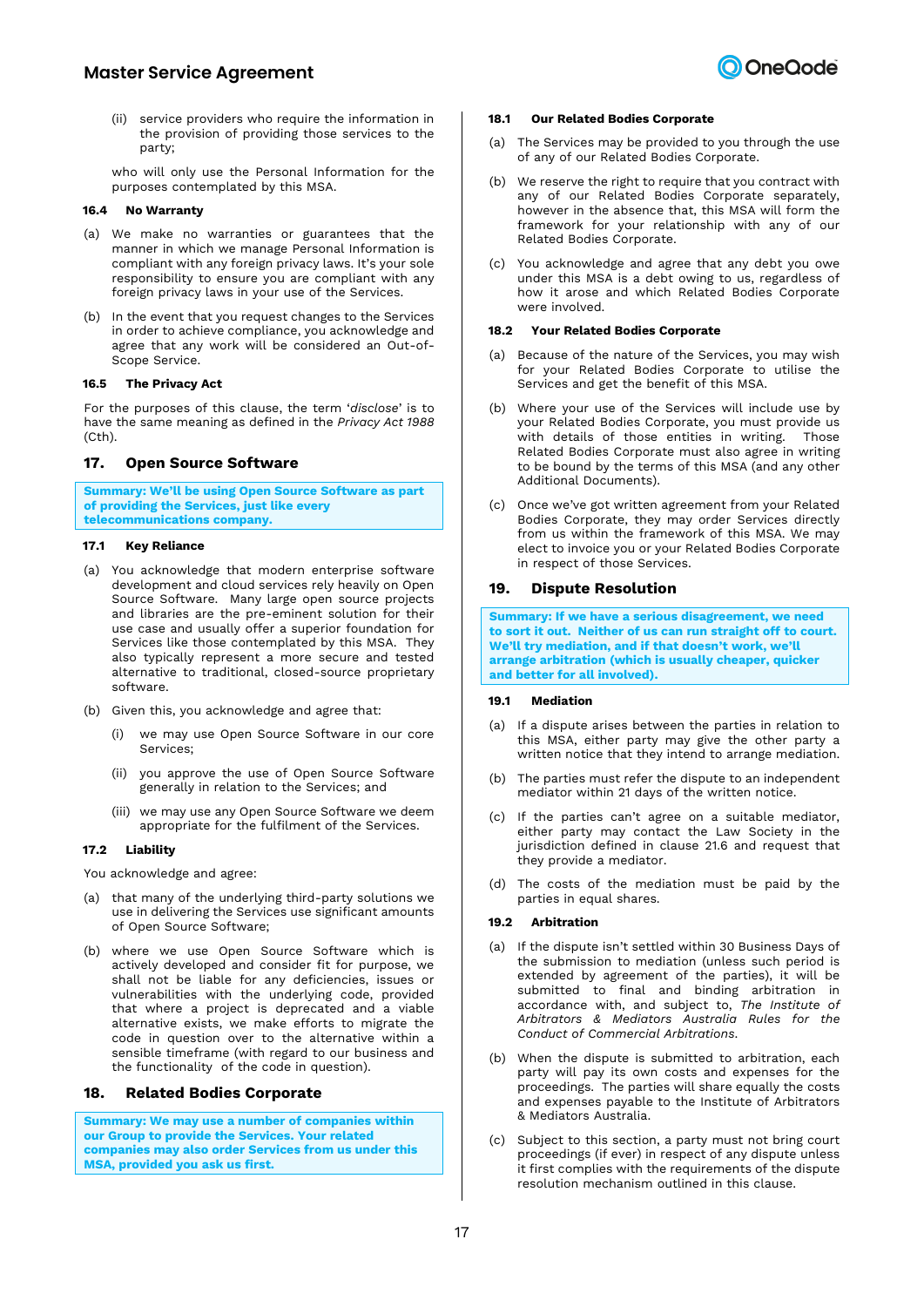- (d) Nothing in this section prevents either party from instituting court proceedings to seek urgent injunctive, interlocutory or declaratory relief in respect of a dispute. However, where such relief is not granted, that party will indemnify the other for all related costs, however occurring, which result<br>from those proceedings (including all from those proceedings (including all solicitor/barrister costs on an indemnity basis).
- (e) Despite the existence of a dispute, the parties must continue to perform their respective obligations under the Terms and any other agreement between the parties.

# <span id="page-17-1"></span>**20. Non solicitation**

**Summary: You'll have access to some of our best and brightest during the Agreement. That access is provided on the understanding you won't try to make them** *your* **best and brightest.**

#### **20.1 Restraints**

- <span id="page-17-2"></span>(a) During the term of this MSA and the Restraint Period following termination of this MSA for any reason, you must not solicit, entice, hire or interfere with:
	- (i) any of our employees or contractors; or
	- (ii) any of our customers, or cause them to decrease their dealings with us,

either directly or through an intermediary entity or entities.

(b) You must implement reasonable internal policies to ensure that you comply with this clause [20.](#page-17-1)

#### <span id="page-17-3"></span>**20.2 Consequence for Breach**

If you breach claus[e 20.1\(a\)\(i\),](#page-17-2) you must pay us an amount equal to 50% of the employee's or contractor's new annual remuneration package (if applicable and including all commissions, bonuses and other benefits). The parties agree that this is not a penalty, but represents a reasonable estimate of fair compensation for the costs to us of recruiting, hiring and training a suitable replacement for the employee or contractor. This clause [20.2](#page-17-3) does not prevent us from seeking other relief, such as interlocutory relief or damages.

#### **21. General**

**Summary: Some other general obligations for both of us which haven't been dealt with elsewhere.**

#### **21.1 Assignment**

- (a) You may only assign, novate, or transfer any of your rights under this MSA with our written consent, which won't be reasonably withheld.
- (b) We may in our absolute discretion assign, novate, or transfer all or any of our rights under this MSA with 7 days' Written Notice.
- (c) Upon assignment or novation, the parties' obligations and benefits under this MSA are binding on and will benefit their respective representatives, successors and assigns.

#### **21.2 Notices**

- (a) Communications (including notices) must be in writing.
- (b) Either party may serve any communication on the other party by sending it to that party's email address. A communication by email will be taken to have been received by the addressee at the earlier of



the time stated in a read receipt sent by the recipient's computer or when the message has been delivered to the email address of the addressee.

- (c) If delivery is made after 5:00pm on a Business Day, it must be treated as received on the next Business Day.
- (d) For the purposes of the *Electronic Transactions Act 1999* (Cth), the *Electronic Transactions (Queensland) Act 2001* (Qld) and section 127 of *the Corporations Act*, the parties agree to send, receive and execute notices and documents electronically, and agree that any document signed electronically will be binding with the same effect as a physical signature.

#### **21.3 Costs**

All stamp duty, government charges and legal fees incidental to this MSA, specifically including all legal fees incurred in enforcing this MSA on a solicitor own client basis, are the responsibility of and payable by you.

#### **21.4 Enduring clause**

The parties' rights and obligations under clauses [3.6,](#page-2-0) [4.2,](#page-4-1) [4.5,](#page-4-2) [7,](#page-8-3) [8,](#page-8-4) [9,](#page-9-2) [12,](#page-12-0) [14.4,](#page-14-10) [20,](#page-17-1) [15,](#page-15-0) [19](#page-16-0) and [21.6](#page-17-0) will survive the termination of this MSA, as well as any other terms in this MSA or Additional Document which should, when taken at face value, survive termination.

#### **21.5 Relationship between the parties**

Nothing in this MSA constitutes an agency, partnership or contract of employment, or as a guarantee of future employment or engagement. It is the express intention of the parties to deny any such relationships.

#### <span id="page-17-0"></span>**21.6 Jurisdiction**

The laws of Queensland, Australia apply to this MSA and the parties submit to the courts of that jurisdiction.

# **21.7 Severability**

If any provision of this MSA is ruled by a court to be invalid or unenforceable, it shall not affect the validity or enforceability of any other provision or part provision of this MSA.

#### **21.8 References**

Subject to our Privacy Policy as published from time to time, we may include your name and trademarks in a list of subscribers, online content or promotional materials. You also agree that we may verbally communicate your status as a customer of ours from time to time.

#### **21.9 Waiver**

Any delay or failure to enforce any rights in relation to a breach by the other party will not be construed as a waiver of those rights.

#### **21.10 Entire Terms**

This MSA contains the entire agreement between the parties and supersedes all previous negotiations or agreements in relation to the subject matter of this MSA.

#### **21.11 Variation**

Any variation or amendment to this MSA must be in writing signed by all parties.

# **22. Definitions and Interpretation**

**Summary: Definitions of all the capitalised terms in this agreement, and some guidelines for interpreting this Agreement in general.**

#### **22.1 Definitions**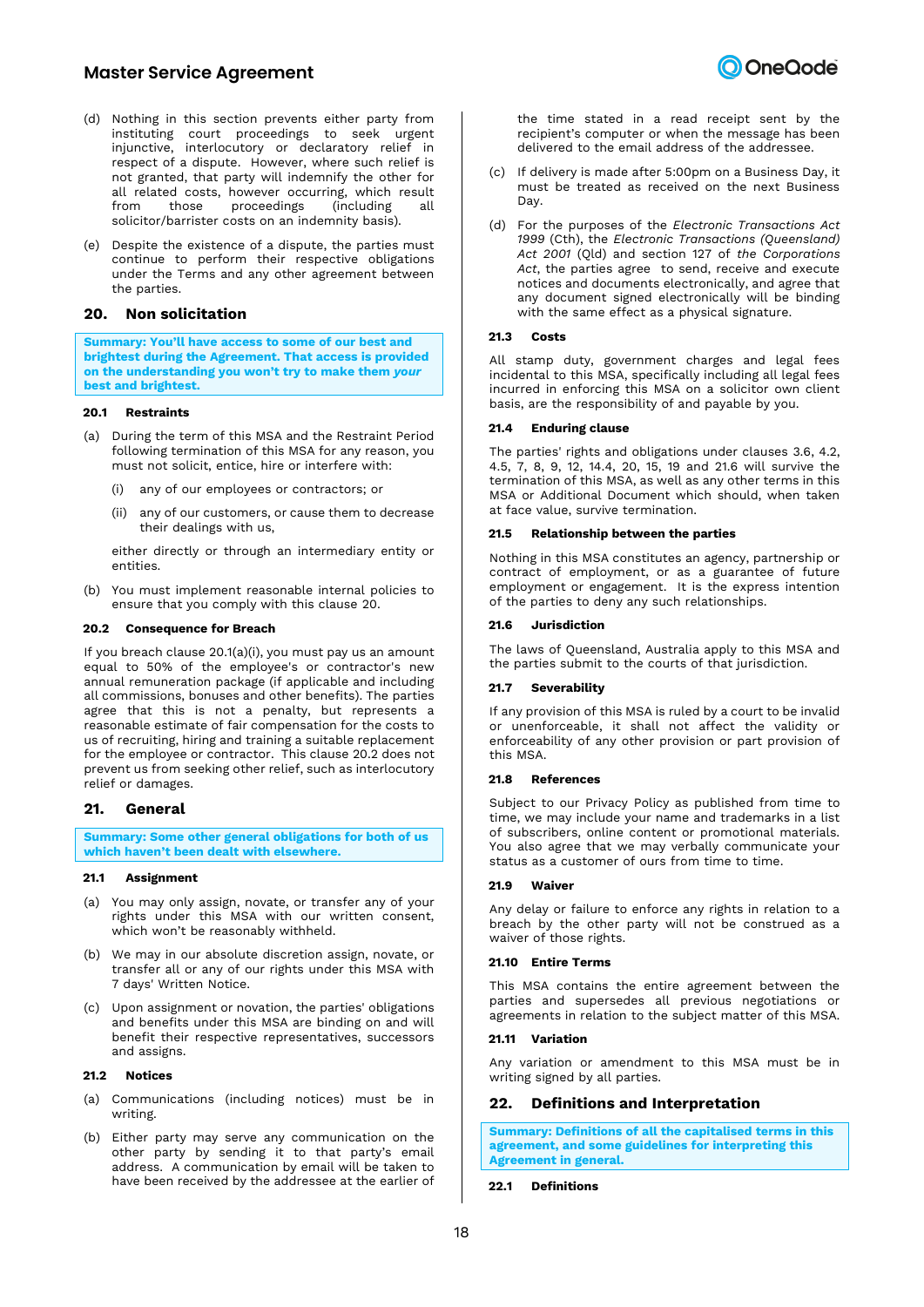

In this MSA:

**Additional Document** means a document setting out service specific terms and details of agreed Services and/or Products you are purchasing from us, and may include (but not be limited to) the following additional documents:

- (a) executed statements of work or work orders;
- (b) Orders; and
- (c) any other supplementary terms or documents which are relevant to our relationship under this MSA and not expressly excluded from application in the document itself.

**Business Day** means a day (other than a Saturday or Sunday) upon which banks are ordinarily open for business in Brisbane, Queensland, Australia.

**Business Hours** means between the hours we publish from time to time, and failing publication, as we reasonably determine.

**Claim** means any claim notice, demand, investigation, action, proceeding, litigation, or judgment however arising, whether present, unascertained, immediate, future or contingent, whether based in contract, tort (including negligence) or statute and whether involving a party to this MSA or third party.

**Client Materials** means any data, materials, and Intellectual Property that you provide to us in the course of our provision of the Services, and includes any materials we request from you from time to time.

**Collateral** takes its meaning from section 10 of the PPS  $\Delta$ ct

**Commencement Date** means the date specified in any Order or Additional Document for the commencement of a Service.

**Confidential Information** means all spoken, written or electronically stored information belonging to or relating to either party and includes without limitation:

- (a) any kind of technical, financial or business information;
- (b) details of employees, suppliers, or customers;
- (c) material developed under this MSA; and
- (d) Intellectual Property, concepts, know-how and trade secrets;

but excludes information in the public domain (other than by default under this MSA) or information independently known to the other party.

**Consequential Loss** includes, without limitation:

- (a) data loss;
- (b) reputational loss;
- (c) loss of opportunity, loss of anticipated profits or savings, expenses incurred through default or breach, wasted overheads, loss of contract, loss of business, loss of production, loss of use, loss of goodwill, and all other pure economic loss;
- (d) disappointment, distress, stress, and inconvenience; and
- (e) any other type of loss which would usually be considered consequential.

**Contract Period** means the period defined as such in the initial Additional Document.

**Costs** means any costs, expenses, losses, damages, claims, demands, proceedings, and other liability.

**Credit Account** means an account with us in which we allow you to accrue debt to us for Services rendered under this MSA without the need for immediate payment of those debts.

**Credit Agreement** means a contract or form which details specific terms for a Credit Account and falls under the terms of this MSA, generally by way of a credit application form.

**Customer, you, your** means the signatory and/or contracting party for this MSA, any Additional Document, Credit Agreement or other document referencing these terms where we are the other contracting party.

**Customer Management Platform** means any platform, portal or system which we provide to you to access and use, including for the management of your account, placing Orders and accessing the Services.

**DDoS Protection** means the act of protecting against Distributed Denial of Service (**DDoS**) attacks by way of hardware and software mitigation.

**Debt Limit** means the amount specified as such this MSA, the Customer Management Platform and/or in any Additional Document.

**End Users** means people who acquire a Service that is a resupplied version or a derived version of the Service which we supply to you.

**Fault** means a degradation, failure or other issue which has a material effect on your use of the Services or Our Network as a whole.

**Fees** means the fees for any Products or Services purchased by you, as set out in any contract.

**Fixed Contract Service** means any Service we supply for a fixed Initial Term where the period of the Initial Term is specified in the Order for that Service. For example, a Service providing a 10Gbps ethernet link between two points for a 24-month fixed term would be a Fixed Contract Service.

**Government Agency** means any statutory, public,<br>regulatory, judicial or governmental authority. or governmental department, entity or body, and for the purposes of this Agreement, includes any self-regulating organisation for which we hold membership or are given delegated authority by law.

**Indemnified Officers** means, in relation to a party, its directors, employees, contractors, agents and representatives.

**Initial Term** means the minimum contract period specified in the Order applicable to a Service, the beginning of which will commence on the relevant Commencement Date.

**Insolvency Event** in relation to a party means any of the following:

- (a) the party enters into a scheme of arrangement with its creditors;
- (b) the party is wound up or dissolved, or an administrator, liquidator or receiver is appointed;
- (c) the party is placed under official management, commits an act of bankruptcy or is charged with a criminal offence; or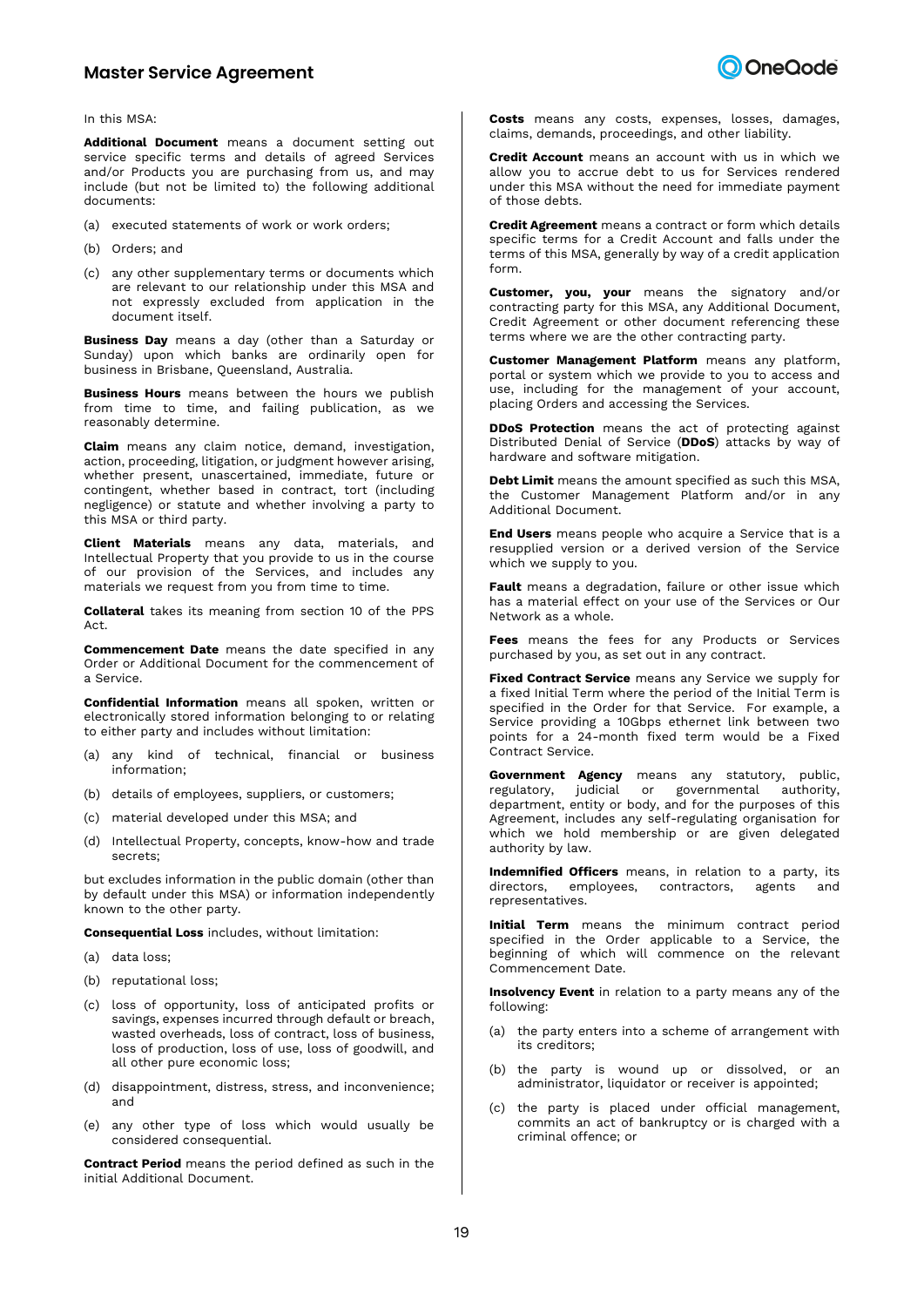

(d) judgment is entered against the party for more than \$20,000.00, which remains unsatisfied or unappealed for more than 21 days.

**Intellectual Property** means all intellectual property rights, patents, rights to inventions, copyright and related rights, moral rights, trademarks and service marks, trade names and domain names, rights in get-up, rights to goodwill or to sue for passing off or unfair competition, rights in designs, rights in computer software, source and object code, products, programs, technology, hardware, data, database rights, rights in confidential information (including know-how, trade secrets and marketing secrets), improvements, machines, techniques, methods, and any other intellectual property rights, in each case whether registered or unregistered and including all applications (or rights to apply) for, and renewals or extensions of, such rights and all similar or equivalent rights or forms of protection which subsist or will subsist now or in the future in any part of the world.

**Liability** means any liability (whether actual or prospective), loss, damage, cost or expense of any description, including legal fees on a solicitor and own client basis.

**Malicious Code** means any code, program, script, software, file, thing or device which may: prevent, impair or otherwise adversely affect the operation of any computer software, hardware or network, any telecommunications service, equipment or network or any other service or device; prevent, impair or otherwise adversely affect access to or the operation of any program or data, including the reliability of any program or data (whether by re-arranging, altering or erasing the program or data in whole or part or otherwise); or adversely affect the user experience, including viruses, exploits, malware, logic bombs, denial of service attacks, flood or mail bombs, back-doors and other similar things or devices.

**Mission Critical or High-Risk Activity** means any use which, if any of Services or Products were to fail, could result in death, serious injury or significant financial loss to any party, and includes (but is not limited to):

- emergency services;
- military and police services;
- critical communications infrastructure; or
- financial settlements and high-speed trading.

**MSA** or **Agreement** the legally binding contract arising between the parties under this document, comprising this agreement and any Additional Documents such as Orders.

**NOC** means our network operations centre, which can be contacted at the NOC email advised from time to time. otherwise, noc@oneqode.com.au.

**Notice of Default** means a Written Notice that:

- (a) states that it is a notice of default;
- (b) specifies the default with sufficient detail and particulars;
- (c) gives a reasonable deadline by which the default must be remedied, of not less than 10 Business Days.

**Open Source Software** means any software where the code is available in an open, public repository. This includes software that, as a condition of its use, modification or distribution, requires that software, any modification to that software or any other software with which that software is combined or distributed be:

- (a) disclosed or distributed in source code or object code form;
- (b) licensed for the purposes of making modifications; or
- (c) redistributable,

to any third parties. However the key aspect of any Open Source Software is the public availability and auditability of all source code.

**Order** means an order for the provision of a Service, which includes details of the Initial Term and Fees, which has been approved by us. For clarity, an Order includes a request for Service placed through a Customer Management Platform.

**Our Network** means the network used by us to provide the Services (including any network of our Suppliers).

**Out-of-Scope Fee** means the fees charged for Out-of-Scope Services, which shall be calculated according to the rates which either provided in the relevant Additional Document, or as advised by us from time to time.

**Out-of-Scope Services** means all services outside the Scope of Services of an Additional Document.

**Personal Information** has the meaning given to that term in the *Privacy Act* 1988 (Cth).

**PPS Act** means the Personal Property Securities Act 2009 (Cth).

**PPSR** means the Personal Property Securities Register established under the PPS Act.

**Privacy Act** means the Privacy Act 1988 (Cth) and the National Privacy Principles found in Schedule 2 of the Privacy Act as amended from time to time.

**Privacy Policy** means our privacy policy as amended from time to time available at the Website.

**Product** means any physical or digital goods, such as equipment, routers, cables, Software, computer systems, specific configurations or code, that you request, order or purchase under this MSA and/or as part of the Services.

**Product Fees** means the fees for Product that you request, order, or purchase under this MSA or a relevant Additional Document.

**Property** means all goods, chattels and other items which can be listed as Collateral in a Credit Agreement.

**Purchase Money Security Interest** takes the meaning given to it in the PPS Act.

**Related Bodies Corporate** has the meaning given to it in the *Corporations Act 2001* (Cth).

**Resellers** means any third party who acquires a resold Service (or a service which is based upon a Service) who is not an End User.

**Restraint Period** means the duration of this MSA, and the longest enforceable period following termination, of:

- (a) 24 months;
- (b) 18 months;
- (c) 12 months;
- (d) 6 months;
- (e) 3 months; or
- (f) 1 month.

**Schedule** means any schedule attached to this MSA.